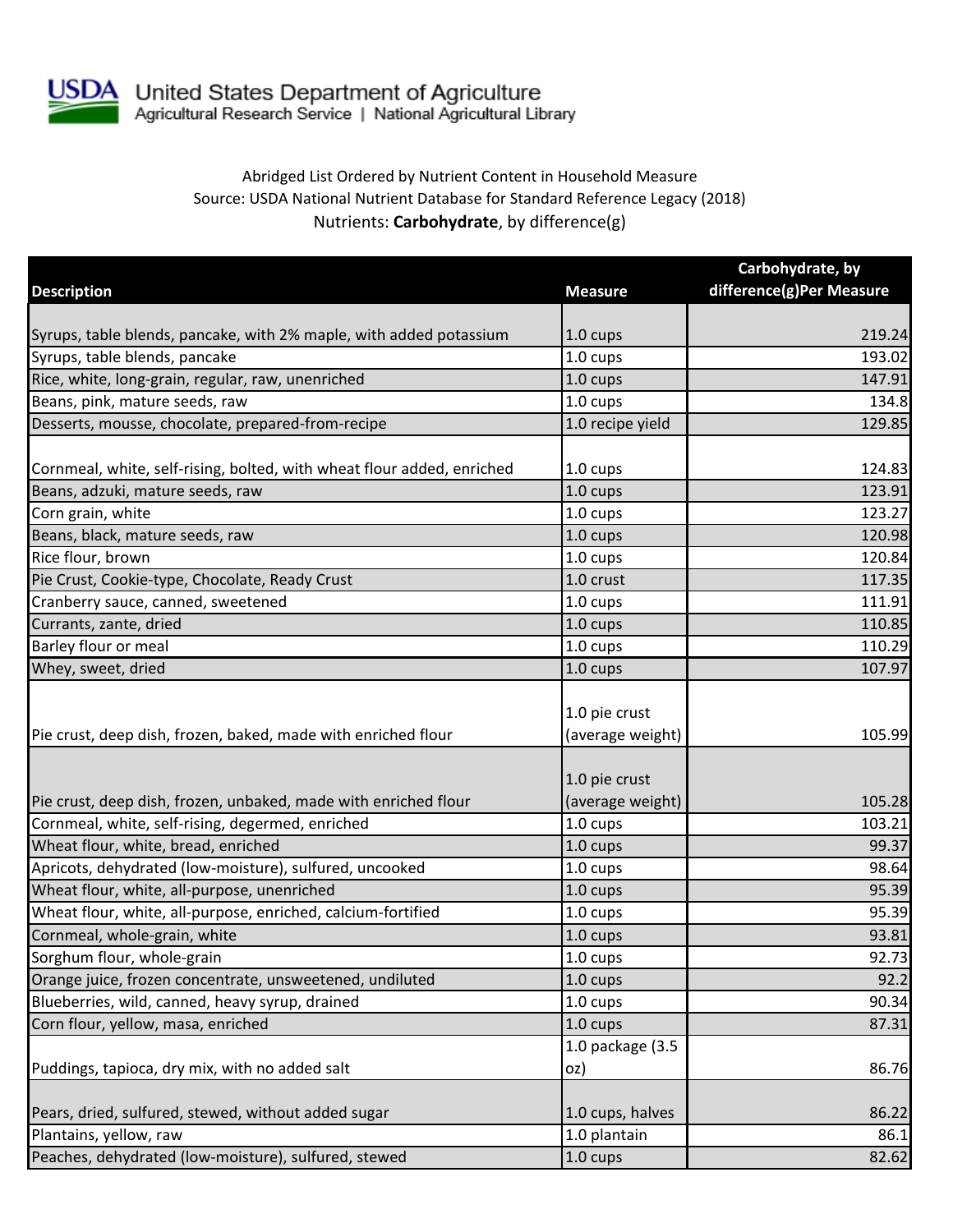|                                                                                                    | 1.0 package                            |                |
|----------------------------------------------------------------------------------------------------|----------------------------------------|----------------|
| Puddings, vanilla, dry mix, regular, with added oil                                                | (3.12 oz)                              | 81.31          |
| Candies, confectioner's coating, peanut butter                                                     | 1.0 cups chips                         | 78.76          |
|                                                                                                    | 1.0 package (3                         |                |
| Flan, caramel custard, dry mix                                                                     | oz)                                    | 77.86          |
|                                                                                                    | 1.0 package                            |                |
| Puddings, banana, dry mix, regular, with added oil                                                 | (3.12 oz)                              | 77.79          |
|                                                                                                    | 1.0 package (3                         |                |
| Gelatin desserts, dry mix, with added ascorbic acid, sodium-citrate and salt                       | oz)                                    | 76.92          |
|                                                                                                    | 1.0 package (3                         |                |
| Puddings, lemon, dry mix, regular, with added oil, potassium, sodium                               | oz)                                    | 76.75          |
|                                                                                                    | $1.0$ cups,                            |                |
| Biscuits, plain or buttermilk, dry mix                                                             | purchased                              | 76.08          |
|                                                                                                    |                                        |                |
| Grapefruit juice, white, frozen concentrate, unsweetened, undiluted                                | 1.0 can (6 fl oz)                      | 71.54          |
| Pasta, fresh-refrigerated, spinach, as purchased                                                   | 4.0 oz                                 | 71.32          |
| Pasta, fresh-refrigerated, plain, as purchased                                                     | 4.0 oz                                 | 70.05          |
| Oat flour, partially debranned                                                                     | $1.0 \text{ cups}$                     | 68.33          |
|                                                                                                    | 1.0 cups, halves                       |                |
| Peaches, canned, extra heavy syrup pack, solids and liquids                                        | or slices                              | 68.28          |
|                                                                                                    | 1.0 cups                               |                |
| Pasta, dry, enriched                                                                               | spaghetti                              | 67.95          |
|                                                                                                    | 1.0 cups                               |                |
| Pasta, dry, unenriched                                                                             | spaghetti                              | 67.95          |
| Pasta, whole-wheat, dry (Includes foods for USDA's Food Distribution                               | 1.0 cups                               |                |
| Program)                                                                                           | spaghetti                              | 66.77          |
| Nuts, chestnuts, european, raw, unpeeled                                                           | 1.0 cups                               | 66.03          |
| Cereals ready-to-eat, granola, homemade                                                            | 1.0 cups                               | 65.73          |
|                                                                                                    |                                        |                |
| Snacks, trail mix, regular, with chocolate chips, unsalted nuts and seeds                          | $1.0 \text{ cups}$                     | 65.55          |
|                                                                                                    |                                        |                |
|                                                                                                    | 1.0 potato large                       |                |
| Potatoes, Russet, flesh and skin, baked                                                            | (3" to 4-1/4" dia.                     | 64.11          |
|                                                                                                    | 1.0 cups spiral                        |                |
| Macaroni, vegetable, enriched, dry                                                                 | shaped                                 | 62.9           |
| Breadfruit, raw                                                                                    | 1.0 cups                               | 59.66          |
|                                                                                                    | 0.12 pie 1 pie                         |                |
| Pie, Dutch Apple, Commercially Prepared                                                            | (1/8 of 9" pie)                        | 58.35          |
|                                                                                                    | 1.0 slice 1/4 of                       |                |
| DIGIORNO Pizza, cheese topping, rising crust, frozen, baked                                        | pie                                    | 58.16          |
| Plantains, yellow, baked                                                                           | 1.0 cups                               | 57.5           |
| Boysenberries, canned, heavy syrup                                                                 | 1.0 cups                               | 57.11          |
|                                                                                                    |                                        |                |
| Apricots, canned, heavy syrup pack, with skin, solids and liquids                                  | 1.0 cups, halves                       | 55.39          |
|                                                                                                    |                                        |                |
| Apricots, dried, sulfured, stewed, without added sugar<br>Passion-fruit, (granadilla), purple, raw | 1.0 cups, halves<br>$1.0 \text{ cups}$ | 55.38<br>55.18 |
|                                                                                                    |                                        |                |
| Beverages, THE COCA-COLA COMPANY, NOS energy drink, Original, grape,                               |                                        |                |
| loaded cherry, charged citrus, fortified with vitamins B6 and B12                                  | 16.0 fl oz                             | 54             |
|                                                                                                    |                                        |                |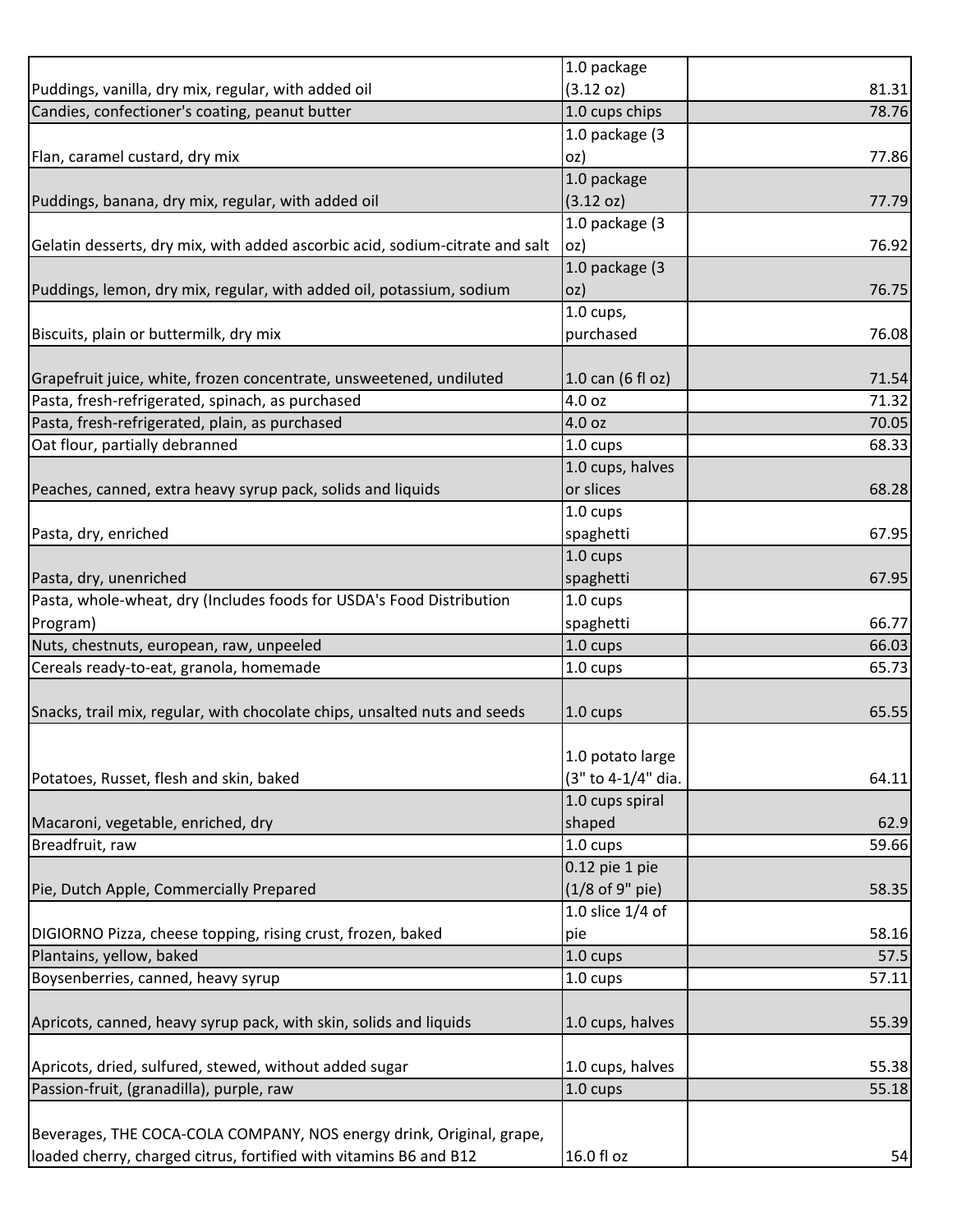| 1.0 bagel<br>1.0 piece (1/12<br>of 9" dia)<br>1.0 cups<br>1.0 cups, thawed<br>1.0 cups<br>50.05<br>1.0 cups<br>49.71<br>1.0 serving<br>48.71<br>48.7<br>1.0 cups<br>48.64<br>1.0 cups<br>48.47<br>1.0 cups<br>1.0 cups<br>46.9<br>Apricots, canned, heavy syrup, drained<br>1.0 cups, halves<br>46.67<br>1.0 serving 2.13<br>oz bar<br>1.0 packet<br>46.12<br>1.0 cups (1 NLEA<br>Cereals ready-to-eat, POST, HONEY BUNCHES OF OATS with vanilla bunches (serving)<br>45.81<br>Beans, black turtle, mature seeds, cooked, boiled, without salt<br>1.0 cups<br>45.05<br>Garlic, raw<br>44.96<br>1.0 cups<br>Rice, white, long-grain, regular, cooked, unenriched, with salt<br>44.51<br>1.0 cups<br>Nuts, coconut meat, dried (desiccated), sweetened, flaked, packaged<br>44.07<br>1.0 cups<br>1.0 serving 2.1<br>oz bar<br>1.0 cups (1 NLEA<br>Cereals ready-to-eat, QUAKER Oatmeal Squares, Golden Maple<br>serving)<br>1.0 cups (1 NLEA<br>Cereals, ready-to-eat, MALT-O-MEAL, Blueberry Mini SPOONERS<br>serving)<br>1.0 cups<br>Cereals, oats, instant, fortified, with raisins and spice, prepared with water<br>$1.0 \text{ cups}$<br>4.0 oz<br>42.26<br>1.0 cups<br>2.0 oz<br>42.24<br>41.23<br>1.0 cups<br>1.0 piece<br>41.07<br>40.82<br>1.0 cups<br>1.0 cups<br>1.0 cups<br>Lima beans, immature seeds, cooked, boiled, drained, without salt<br>1.0 cups<br>1.0 cups (1 NLEA<br>serving) | Rice, white, medium-grain, cooked, unenriched                            | 1.0 cups | 53.18 |
|------------------------------------------------------------------------------------------------------------------------------------------------------------------------------------------------------------------------------------------------------------------------------------------------------------------------------------------------------------------------------------------------------------------------------------------------------------------------------------------------------------------------------------------------------------------------------------------------------------------------------------------------------------------------------------------------------------------------------------------------------------------------------------------------------------------------------------------------------------------------------------------------------------------------------------------------------------------------------------------------------------------------------------------------------------------------------------------------------------------------------------------------------------------------------------------------------------------------------------------------------------------------------------------------------------------------------------------------------------------------------------------------------|--------------------------------------------------------------------------|----------|-------|
| 51.86<br>50.73<br>50.57<br>50.48<br>46.66<br>43.74<br>43.7<br>43.67<br>43.03<br>42.98<br>42.3<br>40.39<br>40.26<br>40.19<br>39.89                                                                                                                                                                                                                                                                                                                                                                                                                                                                                                                                                                                                                                                                                                                                                                                                                                                                                                                                                                                                                                                                                                                                                                                                                                                                    | Bagels, plain, enriched, with calcium propionate (includes onion, poppy, |          |       |
|                                                                                                                                                                                                                                                                                                                                                                                                                                                                                                                                                                                                                                                                                                                                                                                                                                                                                                                                                                                                                                                                                                                                                                                                                                                                                                                                                                                                      | sesame)                                                                  |          |       |
|                                                                                                                                                                                                                                                                                                                                                                                                                                                                                                                                                                                                                                                                                                                                                                                                                                                                                                                                                                                                                                                                                                                                                                                                                                                                                                                                                                                                      |                                                                          |          |       |
|                                                                                                                                                                                                                                                                                                                                                                                                                                                                                                                                                                                                                                                                                                                                                                                                                                                                                                                                                                                                                                                                                                                                                                                                                                                                                                                                                                                                      | Cake, chocolate, prepared from recipe without frosting                   |          |       |
|                                                                                                                                                                                                                                                                                                                                                                                                                                                                                                                                                                                                                                                                                                                                                                                                                                                                                                                                                                                                                                                                                                                                                                                                                                                                                                                                                                                                      | Beans, baked, canned, with pork                                          |          |       |
|                                                                                                                                                                                                                                                                                                                                                                                                                                                                                                                                                                                                                                                                                                                                                                                                                                                                                                                                                                                                                                                                                                                                                                                                                                                                                                                                                                                                      |                                                                          |          |       |
|                                                                                                                                                                                                                                                                                                                                                                                                                                                                                                                                                                                                                                                                                                                                                                                                                                                                                                                                                                                                                                                                                                                                                                                                                                                                                                                                                                                                      | Blueberries, frozen, sweetened                                           |          |       |
|                                                                                                                                                                                                                                                                                                                                                                                                                                                                                                                                                                                                                                                                                                                                                                                                                                                                                                                                                                                                                                                                                                                                                                                                                                                                                                                                                                                                      | Teff, cooked                                                             |          |       |
|                                                                                                                                                                                                                                                                                                                                                                                                                                                                                                                                                                                                                                                                                                                                                                                                                                                                                                                                                                                                                                                                                                                                                                                                                                                                                                                                                                                                      | Sweet potato, canned, syrup pack, drained solids                         |          |       |
|                                                                                                                                                                                                                                                                                                                                                                                                                                                                                                                                                                                                                                                                                                                                                                                                                                                                                                                                                                                                                                                                                                                                                                                                                                                                                                                                                                                                      |                                                                          |          |       |
|                                                                                                                                                                                                                                                                                                                                                                                                                                                                                                                                                                                                                                                                                                                                                                                                                                                                                                                                                                                                                                                                                                                                                                                                                                                                                                                                                                                                      | George Weston Bakeries, Brownberry Sage and Onion Stuffing Mix, dry      |          |       |
|                                                                                                                                                                                                                                                                                                                                                                                                                                                                                                                                                                                                                                                                                                                                                                                                                                                                                                                                                                                                                                                                                                                                                                                                                                                                                                                                                                                                      | Potatoes, mashed, dehydrated, flakes without milk, dry form              |          |       |
|                                                                                                                                                                                                                                                                                                                                                                                                                                                                                                                                                                                                                                                                                                                                                                                                                                                                                                                                                                                                                                                                                                                                                                                                                                                                                                                                                                                                      | Cherries, sour, red, canned, light syrup pack, solids and liquids        |          |       |
|                                                                                                                                                                                                                                                                                                                                                                                                                                                                                                                                                                                                                                                                                                                                                                                                                                                                                                                                                                                                                                                                                                                                                                                                                                                                                                                                                                                                      | Noodles, japanese, somen, cooked                                         |          |       |
|                                                                                                                                                                                                                                                                                                                                                                                                                                                                                                                                                                                                                                                                                                                                                                                                                                                                                                                                                                                                                                                                                                                                                                                                                                                                                                                                                                                                      | Fruit cocktail, (peach and pineapple and pear and grape and cherry),     |          |       |
|                                                                                                                                                                                                                                                                                                                                                                                                                                                                                                                                                                                                                                                                                                                                                                                                                                                                                                                                                                                                                                                                                                                                                                                                                                                                                                                                                                                                      | canned, heavy syrup, solids and liquids                                  |          |       |
|                                                                                                                                                                                                                                                                                                                                                                                                                                                                                                                                                                                                                                                                                                                                                                                                                                                                                                                                                                                                                                                                                                                                                                                                                                                                                                                                                                                                      |                                                                          |          |       |
|                                                                                                                                                                                                                                                                                                                                                                                                                                                                                                                                                                                                                                                                                                                                                                                                                                                                                                                                                                                                                                                                                                                                                                                                                                                                                                                                                                                                      |                                                                          |          |       |
|                                                                                                                                                                                                                                                                                                                                                                                                                                                                                                                                                                                                                                                                                                                                                                                                                                                                                                                                                                                                                                                                                                                                                                                                                                                                                                                                                                                                      |                                                                          |          |       |
|                                                                                                                                                                                                                                                                                                                                                                                                                                                                                                                                                                                                                                                                                                                                                                                                                                                                                                                                                                                                                                                                                                                                                                                                                                                                                                                                                                                                      | Candies, MARS SNACKFOOD US, 3 MUSKETEERS Bar                             |          |       |
|                                                                                                                                                                                                                                                                                                                                                                                                                                                                                                                                                                                                                                                                                                                                                                                                                                                                                                                                                                                                                                                                                                                                                                                                                                                                                                                                                                                                      | Soup, chicken noodle, dry, mix                                           |          |       |
|                                                                                                                                                                                                                                                                                                                                                                                                                                                                                                                                                                                                                                                                                                                                                                                                                                                                                                                                                                                                                                                                                                                                                                                                                                                                                                                                                                                                      |                                                                          |          |       |
|                                                                                                                                                                                                                                                                                                                                                                                                                                                                                                                                                                                                                                                                                                                                                                                                                                                                                                                                                                                                                                                                                                                                                                                                                                                                                                                                                                                                      |                                                                          |          |       |
|                                                                                                                                                                                                                                                                                                                                                                                                                                                                                                                                                                                                                                                                                                                                                                                                                                                                                                                                                                                                                                                                                                                                                                                                                                                                                                                                                                                                      |                                                                          |          |       |
|                                                                                                                                                                                                                                                                                                                                                                                                                                                                                                                                                                                                                                                                                                                                                                                                                                                                                                                                                                                                                                                                                                                                                                                                                                                                                                                                                                                                      |                                                                          |          |       |
|                                                                                                                                                                                                                                                                                                                                                                                                                                                                                                                                                                                                                                                                                                                                                                                                                                                                                                                                                                                                                                                                                                                                                                                                                                                                                                                                                                                                      |                                                                          |          |       |
|                                                                                                                                                                                                                                                                                                                                                                                                                                                                                                                                                                                                                                                                                                                                                                                                                                                                                                                                                                                                                                                                                                                                                                                                                                                                                                                                                                                                      |                                                                          |          |       |
|                                                                                                                                                                                                                                                                                                                                                                                                                                                                                                                                                                                                                                                                                                                                                                                                                                                                                                                                                                                                                                                                                                                                                                                                                                                                                                                                                                                                      |                                                                          |          |       |
|                                                                                                                                                                                                                                                                                                                                                                                                                                                                                                                                                                                                                                                                                                                                                                                                                                                                                                                                                                                                                                                                                                                                                                                                                                                                                                                                                                                                      |                                                                          |          |       |
|                                                                                                                                                                                                                                                                                                                                                                                                                                                                                                                                                                                                                                                                                                                                                                                                                                                                                                                                                                                                                                                                                                                                                                                                                                                                                                                                                                                                      | Candies, NESTLE, BUTTERFINGER Bar                                        |          |       |
|                                                                                                                                                                                                                                                                                                                                                                                                                                                                                                                                                                                                                                                                                                                                                                                                                                                                                                                                                                                                                                                                                                                                                                                                                                                                                                                                                                                                      |                                                                          |          |       |
|                                                                                                                                                                                                                                                                                                                                                                                                                                                                                                                                                                                                                                                                                                                                                                                                                                                                                                                                                                                                                                                                                                                                                                                                                                                                                                                                                                                                      |                                                                          |          |       |
|                                                                                                                                                                                                                                                                                                                                                                                                                                                                                                                                                                                                                                                                                                                                                                                                                                                                                                                                                                                                                                                                                                                                                                                                                                                                                                                                                                                                      |                                                                          |          |       |
|                                                                                                                                                                                                                                                                                                                                                                                                                                                                                                                                                                                                                                                                                                                                                                                                                                                                                                                                                                                                                                                                                                                                                                                                                                                                                                                                                                                                      |                                                                          |          |       |
|                                                                                                                                                                                                                                                                                                                                                                                                                                                                                                                                                                                                                                                                                                                                                                                                                                                                                                                                                                                                                                                                                                                                                                                                                                                                                                                                                                                                      | Applesauce, canned, sweetened, without salt                              |          |       |
|                                                                                                                                                                                                                                                                                                                                                                                                                                                                                                                                                                                                                                                                                                                                                                                                                                                                                                                                                                                                                                                                                                                                                                                                                                                                                                                                                                                                      |                                                                          |          |       |
|                                                                                                                                                                                                                                                                                                                                                                                                                                                                                                                                                                                                                                                                                                                                                                                                                                                                                                                                                                                                                                                                                                                                                                                                                                                                                                                                                                                                      |                                                                          |          |       |
|                                                                                                                                                                                                                                                                                                                                                                                                                                                                                                                                                                                                                                                                                                                                                                                                                                                                                                                                                                                                                                                                                                                                                                                                                                                                                                                                                                                                      | Cream puff, eclair, custard or cream filled, iced                        |          |       |
|                                                                                                                                                                                                                                                                                                                                                                                                                                                                                                                                                                                                                                                                                                                                                                                                                                                                                                                                                                                                                                                                                                                                                                                                                                                                                                                                                                                                      | Rice noodles, cooked                                                     |          |       |
|                                                                                                                                                                                                                                                                                                                                                                                                                                                                                                                                                                                                                                                                                                                                                                                                                                                                                                                                                                                                                                                                                                                                                                                                                                                                                                                                                                                                      | Noodles, japanese, somen, dry                                            |          |       |
|                                                                                                                                                                                                                                                                                                                                                                                                                                                                                                                                                                                                                                                                                                                                                                                                                                                                                                                                                                                                                                                                                                                                                                                                                                                                                                                                                                                                      | Lima beans, immature seeds, frozen, baby, unprepared                     |          |       |
|                                                                                                                                                                                                                                                                                                                                                                                                                                                                                                                                                                                                                                                                                                                                                                                                                                                                                                                                                                                                                                                                                                                                                                                                                                                                                                                                                                                                      | Candies, NESTLE, BUTTERFINGER Crisp                                      |          |       |
|                                                                                                                                                                                                                                                                                                                                                                                                                                                                                                                                                                                                                                                                                                                                                                                                                                                                                                                                                                                                                                                                                                                                                                                                                                                                                                                                                                                                      | Corn, sweet, yellow, canned, vacuum pack, regular pack                   |          |       |
|                                                                                                                                                                                                                                                                                                                                                                                                                                                                                                                                                                                                                                                                                                                                                                                                                                                                                                                                                                                                                                                                                                                                                                                                                                                                                                                                                                                                      | Cowpeas (blackeyes), immature seeds, frozen, cooked, boiled, drained,    |          |       |
|                                                                                                                                                                                                                                                                                                                                                                                                                                                                                                                                                                                                                                                                                                                                                                                                                                                                                                                                                                                                                                                                                                                                                                                                                                                                                                                                                                                                      | without salt                                                             |          |       |
|                                                                                                                                                                                                                                                                                                                                                                                                                                                                                                                                                                                                                                                                                                                                                                                                                                                                                                                                                                                                                                                                                                                                                                                                                                                                                                                                                                                                      | Noodles, egg, unenriched, cooked, without added salt                     |          |       |
|                                                                                                                                                                                                                                                                                                                                                                                                                                                                                                                                                                                                                                                                                                                                                                                                                                                                                                                                                                                                                                                                                                                                                                                                                                                                                                                                                                                                      |                                                                          |          |       |
|                                                                                                                                                                                                                                                                                                                                                                                                                                                                                                                                                                                                                                                                                                                                                                                                                                                                                                                                                                                                                                                                                                                                                                                                                                                                                                                                                                                                      |                                                                          |          |       |
|                                                                                                                                                                                                                                                                                                                                                                                                                                                                                                                                                                                                                                                                                                                                                                                                                                                                                                                                                                                                                                                                                                                                                                                                                                                                                                                                                                                                      | Cereals ready-to-eat, POST, Shredded Wheat, original spoon-size          |          |       |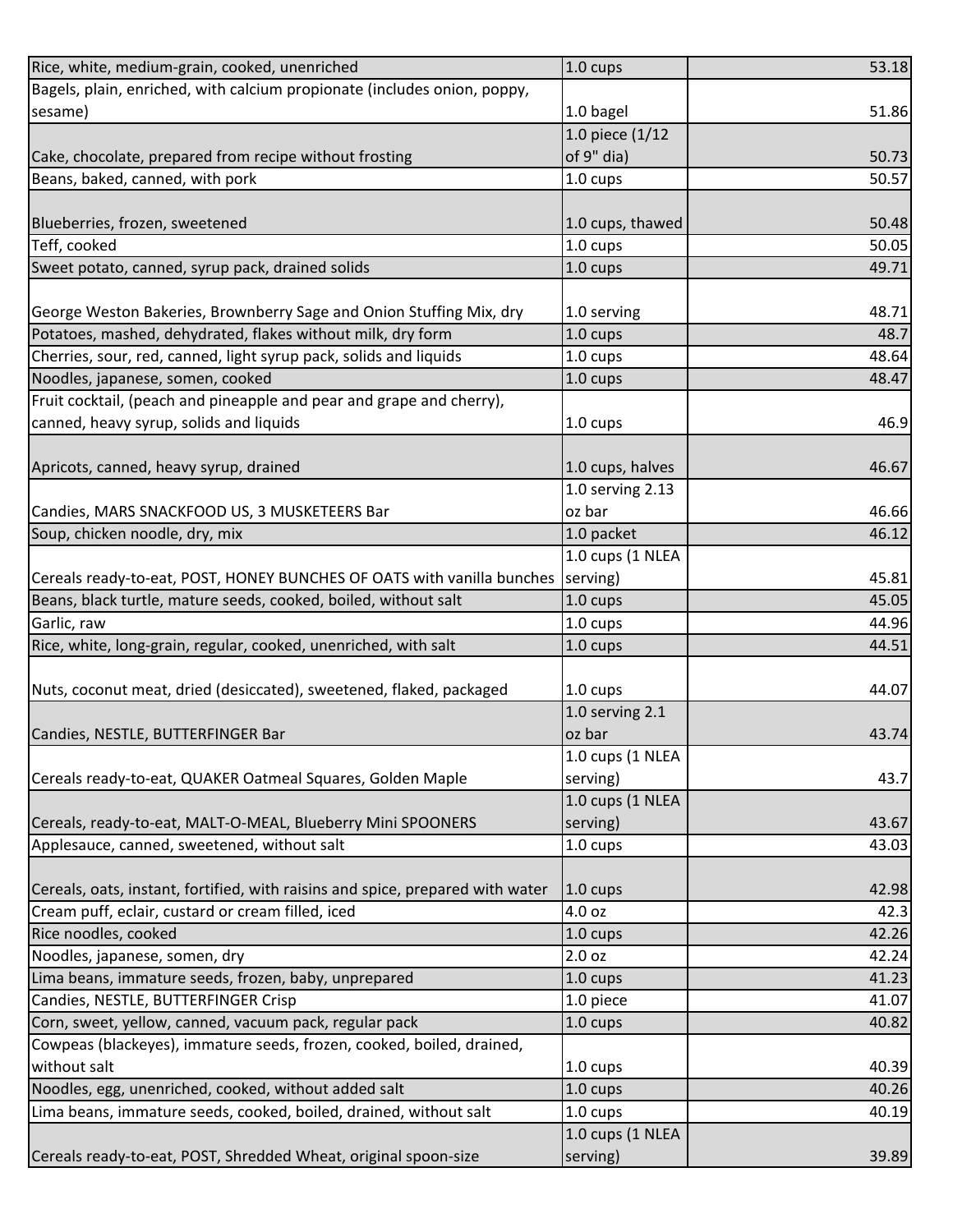| Beans, black turtle, mature seeds, canned                                                  | 1.0 cups            | 39.72 |
|--------------------------------------------------------------------------------------------|---------------------|-------|
|                                                                                            |                     |       |
| Soup, black bean, canned, condensed                                                        | 1.0 cups (8 fl oz)  | 39.63 |
| Noodles, egg, spinach, enriched, cooked                                                    | 1.0 cups            | 38.8  |
| Pears, canned, light syrup pack, solids and liquids                                        | 1.0 cups, halves    | 38.08 |
| Cereals, corn grits, white, regular and quick, enriched, cooked with water,                |                     |       |
| without salt                                                                               | 1.0 cups            | 37.93 |
| Cereals, corn grits, white, regular and quick, enriched, cooked with water,                |                     |       |
| with salt                                                                                  | 1.0 cups            | 37.93 |
|                                                                                            | 2.0 biscuits (1     |       |
| Cereals ready-to-eat, POST, Shredded Wheat, original big biscuit                           | NLEA serving)       | 37.11 |
|                                                                                            | 0.25 cups (1        |       |
| Cereals, CREAM OF RICE, dry                                                                | NLEA serving)       | 37.08 |
|                                                                                            |                     |       |
| Toaster pastries, fruit, toasted (include apple, blueberry, cherry, strawberry) 1.0 pastry |                     | 37.08 |
| Tamarind nectar, canned                                                                    | 1.0 cups            | 36.97 |
|                                                                                            | 1.0 cups, halves    |       |
| Peaches, canned, light syrup pack, solids and liquids                                      | or slices           | 36.52 |
|                                                                                            | 1.0 piece (1/12     |       |
| Cake, yellow, prepared from recipe without frosting                                        | of 8" dia)          | 36.04 |
|                                                                                            | 1.0 cups spiral     |       |
| Macaroni, vegetable, enriched, cooked                                                      | shaped              | 35.66 |
|                                                                                            |                     |       |
| Muffin, blueberry, commercially prepared, low-fat                                          | 1.0 muffin small    | 35.54 |
|                                                                                            |                     |       |
|                                                                                            |                     |       |
|                                                                                            | 1.0 slice (average  |       |
| Bread, pan dulce, sweet yeast bread                                                        | weight of 1 slice)  | 35.52 |
|                                                                                            |                     |       |
| Corn, sweet, yellow, canned, brine pack, regular pack, solids and liquids                  | $1.0 \text{ cups}$  | 35.48 |
| Candies, 5TH AVENUE Candy Bar                                                              | 1.0 bar 2 oz        | 35.1  |
| Lima beans, immature seeds, frozen, baby, cooked, boiled, drained, without                 |                     |       |
| salt                                                                                       | $1.0 \text{ cups}$  | 35.01 |
| Candies, HERSHEY, KIT KAT BIG KAT Bar                                                      | 1.0 bar 1.94 oz     | 35    |
| Candies, YORK Peppermint Pattie                                                            | 1.0 patty 1.5 oz    | 34.83 |
| Figs, canned, water pack, solids and liquids                                               | $1.0 \text{ cups}$  | 34.7  |
|                                                                                            | 1.0 package         |       |
| Candies, MARS SNACKFOOD US, M & M's Milk Chocolate Candies                                 | (1.69 oz)           | 34.17 |
| Fast Foods, biscuit, with egg and sausage                                                  | 1.0 item            | 34.1  |
| Potatoes, mashed, dehydrated, prepared from granules with milk, water                      |                     |       |
| and margarine added                                                                        | 1.0 cups            | 33.87 |
|                                                                                            |                     |       |
| Cowpeas (blackeyes), immature seeds, cooked, boiled, drained, without salt 1.0 cups        |                     | 33.53 |
|                                                                                            | 1.0 pita, large (6- |       |
| Bread, pita, white, enriched                                                               | $1/2$ " dia)        | 33.42 |
|                                                                                            | 1.0 serving fun     |       |
| Candies, MARS SNACKFOOD US, STARBURST Fruit Chews, Original fruits                         | size (8 chews)      | 33.03 |
| Pomegranate juice, bottled                                                                 | 1.0 cups            | 32.69 |
| Peas, mature seeds, sprouted, raw                                                          | 1.0 cups            | 32.53 |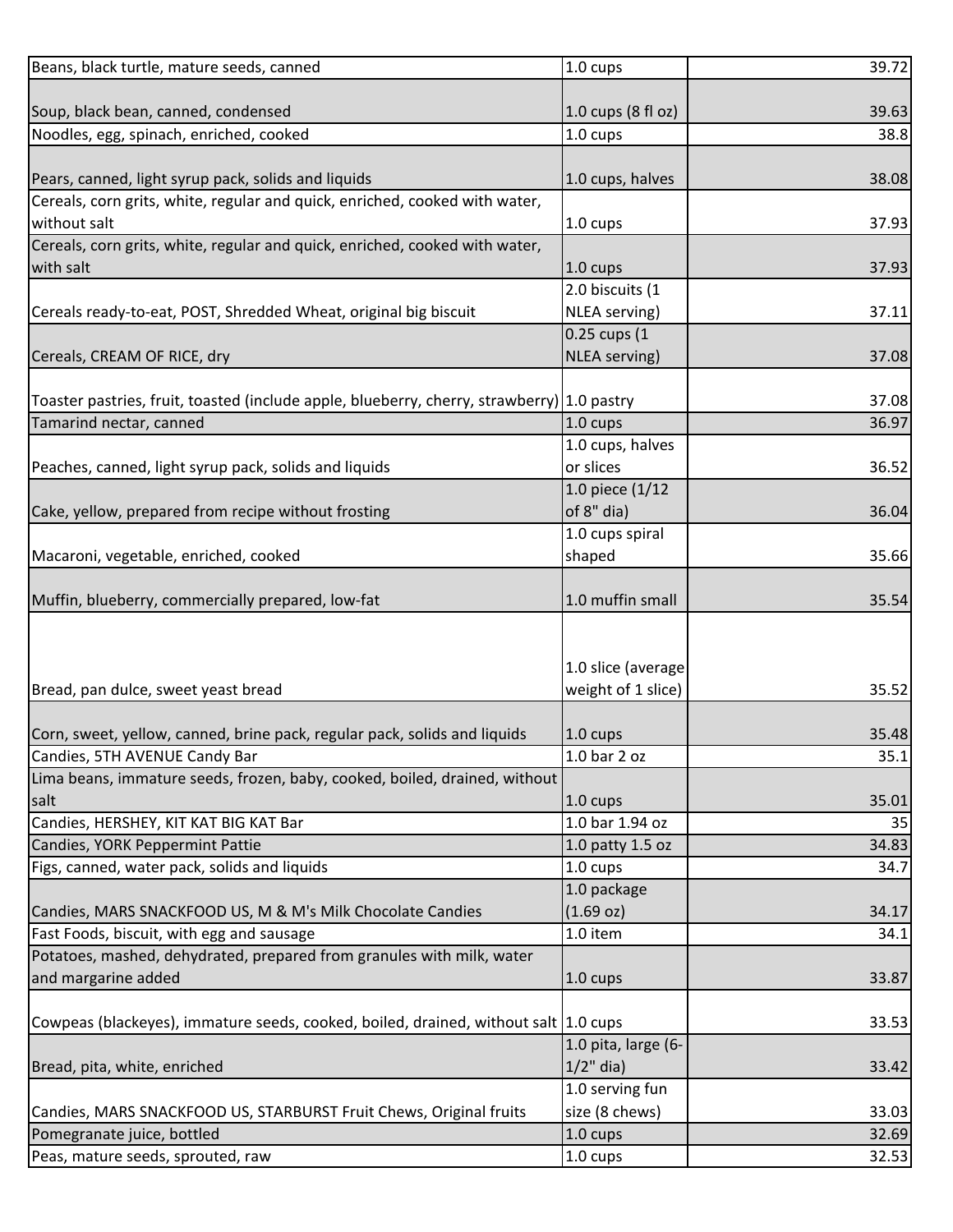| Cereals, corn grits, yellow, regular and quick, enriched, cooked with water,             |                    |       |
|------------------------------------------------------------------------------------------|--------------------|-------|
| without salt                                                                             | 1.0 cups           | 32.29 |
|                                                                                          |                    |       |
| Corn, sweet, yellow, frozen, kernels cut off cob, boiled, drained, without salt 1.0 cups |                    | 31.84 |
| Candies, YORK BITES                                                                      | 15.0 pieces        | 31.84 |
| Candies, TWIZZLERS CHERRY BITES                                                          | 18.0 pieces        | 31.75 |
| Lima beans, immature seeds, frozen, fordhook, unprepared                                 | 1.0 cups           | 31.73 |
|                                                                                          | 1.0 container (6   |       |
| Yogurt, fruit, low fat, 9 g protein/8 oz                                                 | oz)                | 31.69 |
|                                                                                          | 1.0 container (6   |       |
| Yogurt, fruit, low fat, 11g protein/8 oz                                                 | oz)                | 31.62 |
|                                                                                          |                    |       |
| Cereals, CREAM OF WHEAT, instant, prepared with water, without salt                      | 1.0 cups           | 31.52 |
| Mckee Baking, Little Debbie Nutty Bars, Wafers with Peanut Butter,                       |                    |       |
| <b>Chocolate Covered</b>                                                                 | 1.0 serving        | 31.46 |
| Litchis, raw                                                                             | 1.0 cups           | 31.41 |
|                                                                                          | 1.0 fruit (2-1/2"  |       |
| Persimmons, japanese, raw                                                                | dia)               | 31.23 |
| Peanuts, all types, dry-roasted, without salt                                            | 1.0 cups           | 31.04 |
| Seeds, sunflower seed kernels, oil roasted, without salt                                 | 1.0 cups           | 30.9  |
|                                                                                          | 0.33 package (10   |       |
| Beans, pinto, immature seeds, frozen, unprepared                                         | oz)                | 30.55 |
| Candies, NESTLE, 100 GRAND Bar                                                           | 1.0 bar (1.5 oz)   | 30.52 |
| Milk, chocolate, fluid, commercial, reduced fat, with added vitamin A and                |                    |       |
| vitamin D                                                                                | 1.0 cups           | 30.32 |
| Continental Mills, Krusteaz Almond Poppyseed Muffin Mix, Artificially                    |                    |       |
| Flavored, dry                                                                            | 1.0 serving        | 30.24 |
| Potatoes, mashed, dehydrated, prepared from granules without milk, whole                 |                    |       |
| milk and butter added                                                                    | 1.0 cups           | 30.16 |
| Pillsbury, Buttermilk Biscuits, Artificial Flavor, refrigerated dough                    | 1.0 biscuit        | 30.12 |
| Candies, NESTLE, CRUNCH Bar and Dessert Topping                                          | 1.0 bar 1.55 oz    | 29.48 |
| Fast foods, croissant, with egg, cheese, and ham                                         | 1.0 item           | 29.42 |
|                                                                                          | 1.0 piece (1/12    |       |
| Cake, angelfood, dry mix, prepared                                                       | of 10" dia)        | 29.35 |
| Cherries, sweet, canned, water pack, solids and liquids                                  | 1.0 cups, pitted   | 29.16 |
|                                                                                          | 0.5 cups (1 NLEA   |       |
| Cereals, QUAKER, QUAKER MultiGrain Oatmeal, dry                                          | serving)           | 29.05 |
| Mountain yam, hawaii, cooked, steamed, without salt                                      | 1.0 cups, cubes    | 29    |
|                                                                                          | 1.0 cups whole     |       |
| Nuts, almonds, dry roasted, without salt added                                           | kernels            | 28.99 |
| Cereals, WHEATENA, cooked with water                                                     | $1.0 \text{ cups}$ | 28.67 |
| Fast foods, biscuit, with egg and bacon                                                  | 1.0 biscuit        | 28.59 |
| Soybeans, green, raw                                                                     | $1.0 \text{ cups}$ | 28.29 |
| Bread, pound cake type, pan de torta salvadoran                                          | 1.0 serving        | 28.21 |
| Corn, sweet, yellow, frozen, kernels cut off cob, unprepared (Includes foods             |                    |       |
| for USDA's Food Distribution Program)                                                    | 1.0 cups           | 28.17 |
|                                                                                          | 1.0 package (10    |       |
| Peas and carrots, frozen, cooked, boiled, drained, without salt                          | oz) yields         | 28.13 |
| Orange juice, chilled, includes from concentrate, with added calcium                     | 1.0 cups           | 28.06 |
|                                                                                          |                    |       |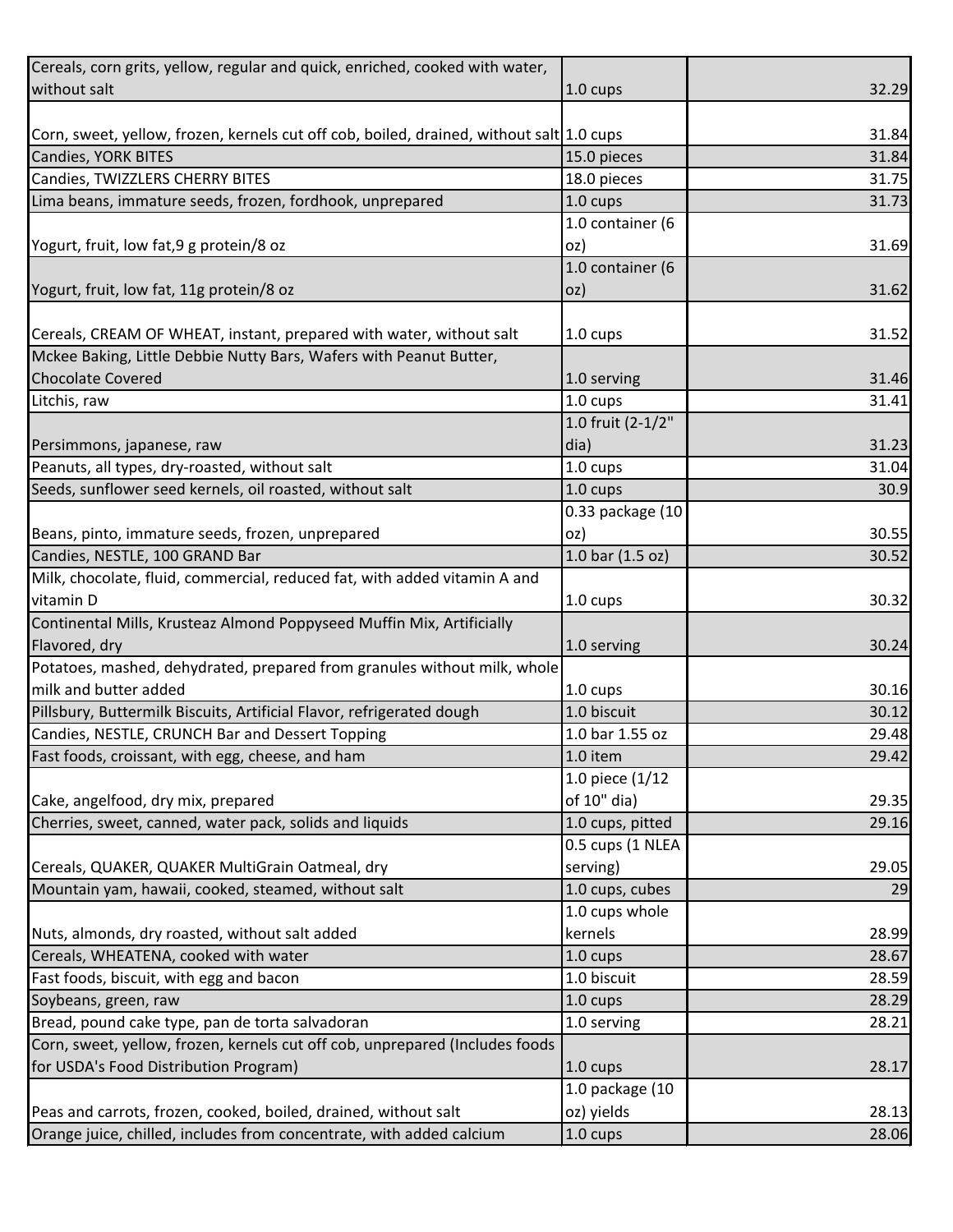| Orange juice, chilled, includes from concentrate, with added calcium and             |                      |       |
|--------------------------------------------------------------------------------------|----------------------|-------|
| vitamin D                                                                            | $1.0 \text{ cups}$   | 28.06 |
| Cereals, CREAM OF RICE, cooked with water, with salt                                 | 1.0 cups             | 28.06 |
| Beverages, V8 V-FUSION Juices, Peach Mango                                           | 1.0 serving 8 oz     | 27.99 |
| Puddings, chocolate, dry mix, regular, prepared with whole milk                      | 0.5 cups             | 27.89 |
|                                                                                      | 3.0 tbsp (1 NLEA     |       |
| Cereals, MALT-O-MEAL, chocolate, dry                                                 | serving)             | 27.84 |
| Grapefruit juice, white, canned, sweetened                                           | 1.0 cups             | 27.82 |
|                                                                                      |                      |       |
| Bread, cornbread, dry mix, prepared with 2% milk, 80% margarine, and eggs 1.0 muffin |                      | 27.77 |
|                                                                                      | 1.0 cups (1 NLEA     |       |
| Cereals ready-to-eat, POST, Honeycomb Cereal                                         | serving)             | 27.72 |
| Seeds, sunflower seed kernels, toasted, without salt                                 | 1.0 cups             | 27.59 |
| Cereals, QUAKER, Instant Oatmeal Organic, Regular                                    | 1.0 packet           | 27.47 |
| Fast foods, english muffin, with egg, cheese, and canadian bacon                     | 1.0 sandwich         | 27.3  |
| Cowpeas (blackeyes), immature seeds, raw                                             | 1.0 cups             | 27.3  |
| Rowal, raw                                                                           | 0.5 cups             | 27.25 |
| Fast foods, croissant, with egg, cheese, and sausage                                 | 1.0 sandwich         | 27.19 |
| Noodles, egg, dry, unenriched                                                        | 1.0 cups             | 27.08 |
| Biscuits, plain or buttermilk, refrigerated dough, higher fat                        | 1.0 biscuit          | 26.87 |
| Soup, pea, split with ham, canned, chunky, ready-to-serve                            | 1.0 cups             | 26.81 |
|                                                                                      | $1.0 \text{ cups}$ , |       |
| Cheese substitute, mozzarella                                                        | shredded             | 26.75 |
| Potatoes, baked, skin, without salt                                                  | 1.0 skin             | 26.71 |
|                                                                                      | 1.0 cups (1"         |       |
| Burdock root, cooked, boiled, drained, without salt                                  | pieces)              | 26.44 |
| Potatoes, scalloped, home-prepared with butter                                       | 1.0 cups             | 26.41 |
| Kiwifruit, green, raw                                                                | 1.0 cups, sliced     | 26.39 |
| Oranges, raw, with peel                                                              | 1.0 cups             | 26.35 |
|                                                                                      | 1.0 serving          |       |
|                                                                                      | (approximate         |       |
| Bread, salvadoran sweet cheese (quesadilla salvadorena)                              | serving size)        | 26.31 |
|                                                                                      | $1.0$ cups,          |       |
| Tangerines, (mandarin oranges), raw                                                  | sections             | 26.01 |
| Milk, chocolate, fluid, commercial, whole, with added vitamin A and vitamin          |                      |       |
| D                                                                                    | 1.0 cups             | 25.85 |
| Soup, pea, green, canned, condensed                                                  | 0.5 cups             | 25.83 |
| Cookies, chocolate sandwich, with creme filling, regular                             | 3.0 cookie           | 25.56 |
| Popcorn, sugar syrup/caramel, fat-free                                               | 1.0 <sub>oz</sub>    | 25.53 |
| Cookies, sugar wafers with creme filling, regular                                    | 3.0 cookies          | 25.43 |
| Mission Foods, Mission Flour Tortillas, Soft Taco, 8 inch                            | 1.0 serving          | 25.3  |
|                                                                                      | 0.75 cups (1         |       |
| Cereals ready-to-eat, QUAKER, Maple Brown Sugar LIFE Cereal                          | NLEA serving)        | 25.24 |
| Grapes, canned, thompson seedless, water pack, solids and liquids                    | $1.0 \text{ cups}$   | 25.23 |
| Beverages, Whey protein powder isolate                                               | 3.0 scoop            | 25    |
| Beverages, The COCA-COLA company, Hi-C Flashin' Fruit Punch                          | 6.0 fl oz            | 25    |
|                                                                                      | 0.75 cups (1         |       |
| Cereals ready-to-eat, QUAKER, QUAKER OAT LIFE, plain                                 | NLEA serving)        | 24.88 |
|                                                                                      | 0.75 cups (1         |       |
| Cereals ready-to-eat, POST, COCOA PEBBLES                                            | NLEA serving)        | 24.85 |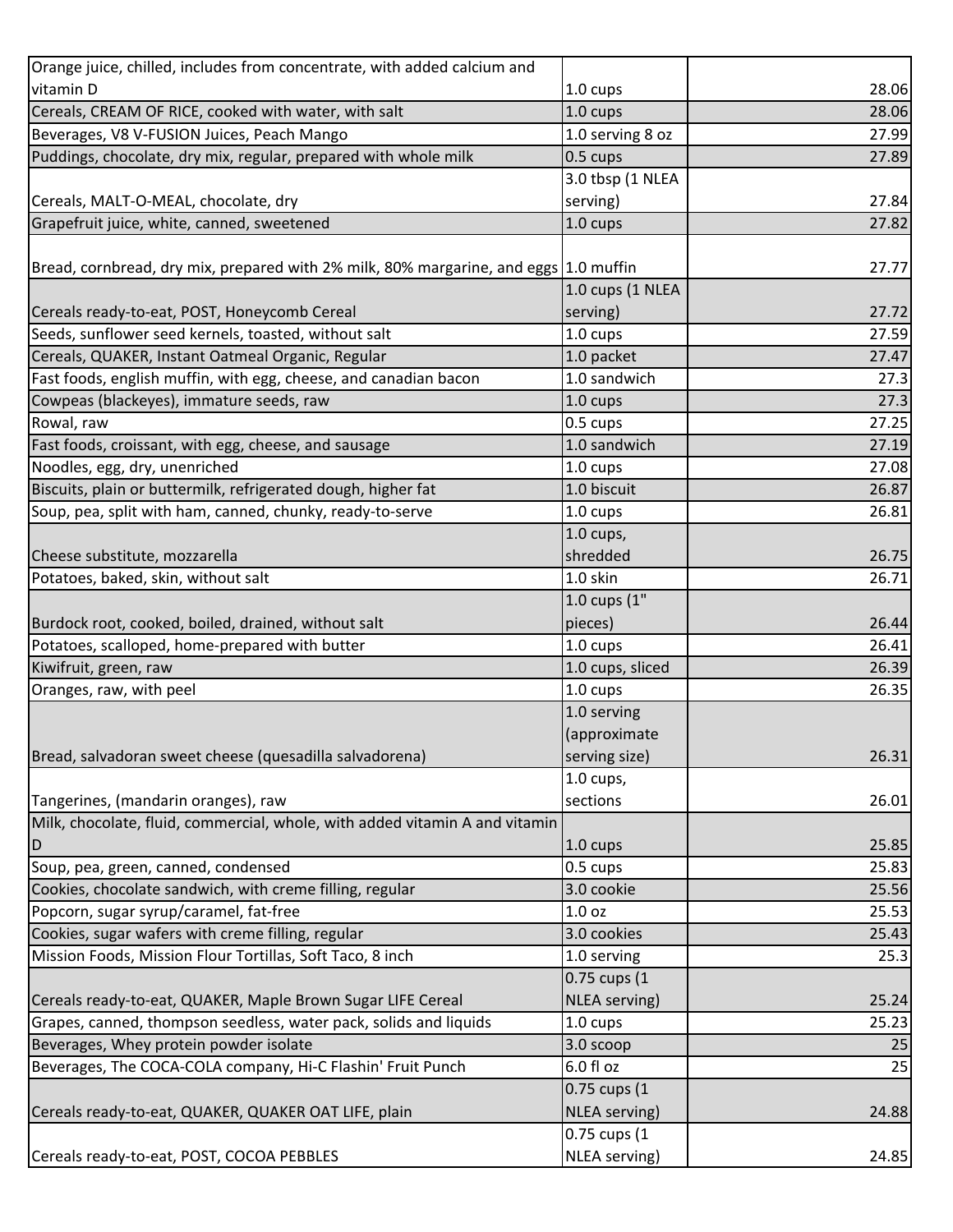| Cereals ready-to-eat, POST HONEY BUNCHES OF OATS with cinnamon                                       | 0.75 cups (1       |                |
|------------------------------------------------------------------------------------------------------|--------------------|----------------|
| bunches                                                                                              | NLEA serving)      | 24.84          |
| Mangos, raw                                                                                          | 1.0 cups pieces    | 24.72          |
| POPEYES, biscuit                                                                                     | 1.0 biscuit        | 24.57          |
|                                                                                                      | 1.0 cups           |                |
|                                                                                                      | sections, with     |                |
| Grapefruit, raw, pink and red, all areas                                                             | juice              | 24.52          |
| Martha White Foods, Martha White's Buttermilk Biscuit Mix, dry                                       | 1.0 serving        | 24.36          |
| Tomato products, canned, sauce, with onions                                                          | 1.0 cups           | 24.35          |
| Tortillas, ready-to-bake or -fry, flour, shelf stable                                                | 1.0 tortilla       | 24.14          |
|                                                                                                      | $1.0$ cups,        |                |
| Squash, winter, butternut, frozen, cooked, boiled, without salt                                      | mashed             | 24.12          |
| Pillsbury, Crusty French Loaf, refrigerated dough                                                    | 1.0 serving        | 24.1           |
|                                                                                                      | 16.0 crackers 1    |                |
| Crackers, wheat, regular                                                                             | serving            | 24.05          |
| Artificial Blueberry Muffin Mix, dry                                                                 | 1.0 muffin         | 24.01          |
|                                                                                                      | 1.0 serving 28     |                |
| Candies, dark chocolate coated coffee beans                                                          | pieces             | 23.98          |
|                                                                                                      |                    |                |
|                                                                                                      | 1.0 container      |                |
| Puddings, tapioca, ready-to-eat, fat free                                                            | refrigerated 4 oz  | 23.87          |
| Frostings, glaze, chocolate, prepared-from-recipe, with butter, NFSMI                                |                    |                |
| Recipe No. C-32                                                                                      | 2.0 tablespoon     | 23.82          |
| Candies, MARS SNACKFOOD US, POP'ABLES SNICKERS Brand Bite Size                                       | 1.0 serving 13     |                |
| Candies                                                                                              | pieces             | 23.82          |
|                                                                                                      |                    |                |
| Heinz, Weight Watcher, Chocolate Eclair, frozen                                                      | 1.0 eclair, frozen | 23.78          |
| Snacks, potato chips, fat free, salted                                                               | 1.0 <sub>oz</sub>  | 23.75          |
|                                                                                                      | $1.0$ cups,        |                |
| Blackberries, frozen, unsweetened                                                                    | unthawed           | 23.66          |
|                                                                                                      |                    |                |
|                                                                                                      | 1.0 medium (2"     |                |
|                                                                                                      |                    |                |
| Sweet potato, cooked, baked in skin, flesh, with salt<br>Puddings, chocolate, ready-to-eat, fat free | dia, 5" long, raw) | 23.61<br>23.58 |
|                                                                                                      | 1.0 serving 4 oz   |                |
|                                                                                                      | 1.0 serving 1 roll |                |
| Pillsbury, Cinnamon Rolls with Icing, refrigerated dough                                             | with icing         | 23.5           |
| Peanuts, valencia, oil-roasted, without salt                                                         | 1.0 cups           | 23.47          |
| Martha White Foods, Martha White's Chewy Fudge Brownie Mix, dry                                      | 1.0 serving        | 23.4           |
| Beverages, Meal supplement drink, canned, peanut flavor                                              | 1.0 cups           | 23.29          |
|                                                                                                      | 1.0 serving 2      |                |
| Pillsbury, Chocolate Chip Cookies, refrigerated dough                                                | cookies            | 23.09          |
|                                                                                                      | 1.0 serving 2      |                |
| Chocolate-flavored hazelnut spread                                                                   | <b>TBSP</b>        | 23.07          |
|                                                                                                      |                    |                |
| Snacks, pretzels, hard, whole-wheat including both salted and unsalted                               | 1.0 <sub>oz</sub>  | 23.05          |
|                                                                                                      | 1.0 serving $1/2$  |                |
| Soup, bean with bacon, condensed, single brand                                                       | cups               | 23.04          |
| Candies, HERSHEY'S, ALMOND JOY BITES                                                                 | 18.0 pieces        | 23.02          |
|                                                                                                      | 1.0 serving 3      |                |
| Cookies, chocolate chip, commercially prepared, regular, lower fat                                   | cookies            | 22.95          |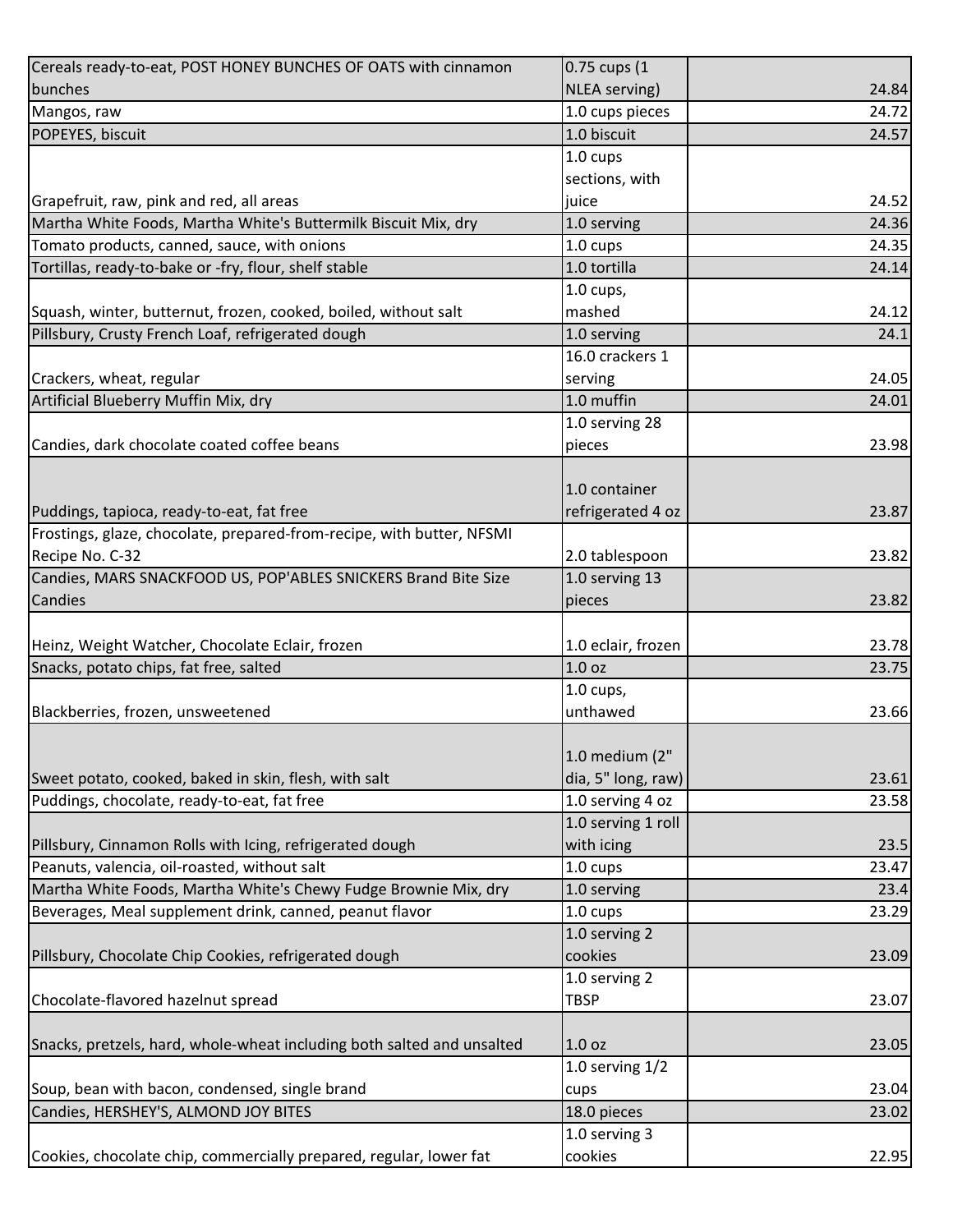| Cracker, meal                                                             | 1.0 <sub>oz</sub>  | 22.94 |
|---------------------------------------------------------------------------|--------------------|-------|
| Grapefruit, sections, canned, juice pack, solids and liquids              | 1.0 cups           | 22.93 |
|                                                                           | 6.0 cracker 1      |       |
| Crackers, cheese, sandwich-type with cheese filling                       | cracker = $6.5g$   | 22.92 |
| Beverages, UNILEVER, SLIMFAST, meal replacement, regular, ready-to-drink, |                    |       |
| 3-2-1 Plan                                                                | 1.0 bottle         | 22.83 |
| Potatoes, mashed, dehydrated, prepared from flakes without milk, whole    |                    |       |
| milk and butter added                                                     | $1.0 \text{ cups}$ | 22.83 |
| Cookies, brownies, dry mix, sugar free                                    | 1.0 <sub>oz</sub>  | 22.79 |
|                                                                           | 0.75 cups (1       |       |
| Cereals ready-to-eat, BARBARA'S PUFFINS, original                         | NLEA serving)      | 22.68 |
|                                                                           | 0.75 cups (1       |       |
| Cereals ready-to-eat, QUAKER, QUAKER CRUNCHY BRAN                         | NLEA serving)      | 22.59 |
| Dessert topping, powdered                                                 | 1.0 <sub>oz</sub>  | 22.59 |
|                                                                           | 0.75 cups (1       |       |
| Cereals ready-to-eat, NATURE'S PATH, Organic FLAX PLUS flakes             | NLEA serving)      | 22.58 |
| Cake, white, dry mix, special dietary (includes lemon-flavored)           | 1.0 <sub>oz</sub>  | 22.57 |
| Beverages, almond milk, chocolate, ready-to-drink                         | 8.0 fl oz          | 22.51 |
| Tomato products, canned, puree, with salt added                           | $1.0 \text{ cups}$ | 22.45 |
| Tomato products, canned, puree, without salt added                        | 1.0 cups           | 22.45 |
| Keikitos (muffins), Latino bakery item                                    | 1.0 piece          | 22.33 |
|                                                                           |                    |       |
| Grapefruit, sections, canned, water pack, solids and liquids              | 1.0 cups           | 22.33 |
| Keebler, Keebler Chocolate Graham SELECTS                                 | 1.0 serving        | 22.26 |
| Frozen novelties, KLONDIKE, SLIM-A-BEAR Fudge Bar, 98% fat free, no sugar | 1.0 serving 3.5 fl |       |
| added                                                                     | oz bar             | 22.25 |
| Potatoes, roasted, salt added in processing, frozen, unprepared           | 3.0 oz             | 22.23 |
| Squash, winter, hubbard, baked, with salt                                 | 1.0 cups, cubes    | 22.16 |
|                                                                           | 1.0 cups, with     |       |
| Cherries, sweet, raw                                                      | pits, yields       | 22.09 |
|                                                                           |                    |       |
| Tomato products, canned, sauce, with onions, green peppers, and celery    | $1.0 \text{ cups}$ | 21.93 |
| Papaya, canned, heavy syrup, drained                                      | 1.0 piece          | 21.77 |
| Bread, stuffing, cornbread, dry mix                                       | 1.0 <sub>oz</sub>  | 21.74 |
| Bread, stuffing, dry mix                                                  | 1.0 <sub>oz</sub>  | 21.6  |
|                                                                           | $1.0$ cups,        |       |
| Squash, winter, acorn, cooked, boiled, mashed, without salt               | mashed             | 21.54 |
|                                                                           | $1.0$ cups,        |       |
| Squash, winter, acorn, cooked, boiled, mashed, with salt                  | mashed             | 21.54 |
| Bread, cheese                                                             | 1.0 slice          | 21.52 |
| Squash, winter, butternut, cooked, baked, without salt                    | 1.0 cups, cubes    | 21.5  |
|                                                                           |                    |       |
|                                                                           | 1.0 cups           |       |
|                                                                           | sections, without  |       |
| Oranges, raw, California, valencias                                       | membranes          | 21.4  |
| Nabisco, Nabisco Grahams Crackers                                         | 1.0 serving        | 21.34 |
| Pears, raw                                                                | 1.0 cups, slices   | 21.32 |
| Apples, frozen, unsweetened, unheated (Includes foods for USDA's Food     |                    |       |
| Distribution Program)                                                     | 1.0 cups slices    | 21.3  |
| Peas, green, raw                                                          | 1.0 cups           | 20.95 |
| Cookies, molasses                                                         | 1.0 oz             | 20.92 |
|                                                                           |                    |       |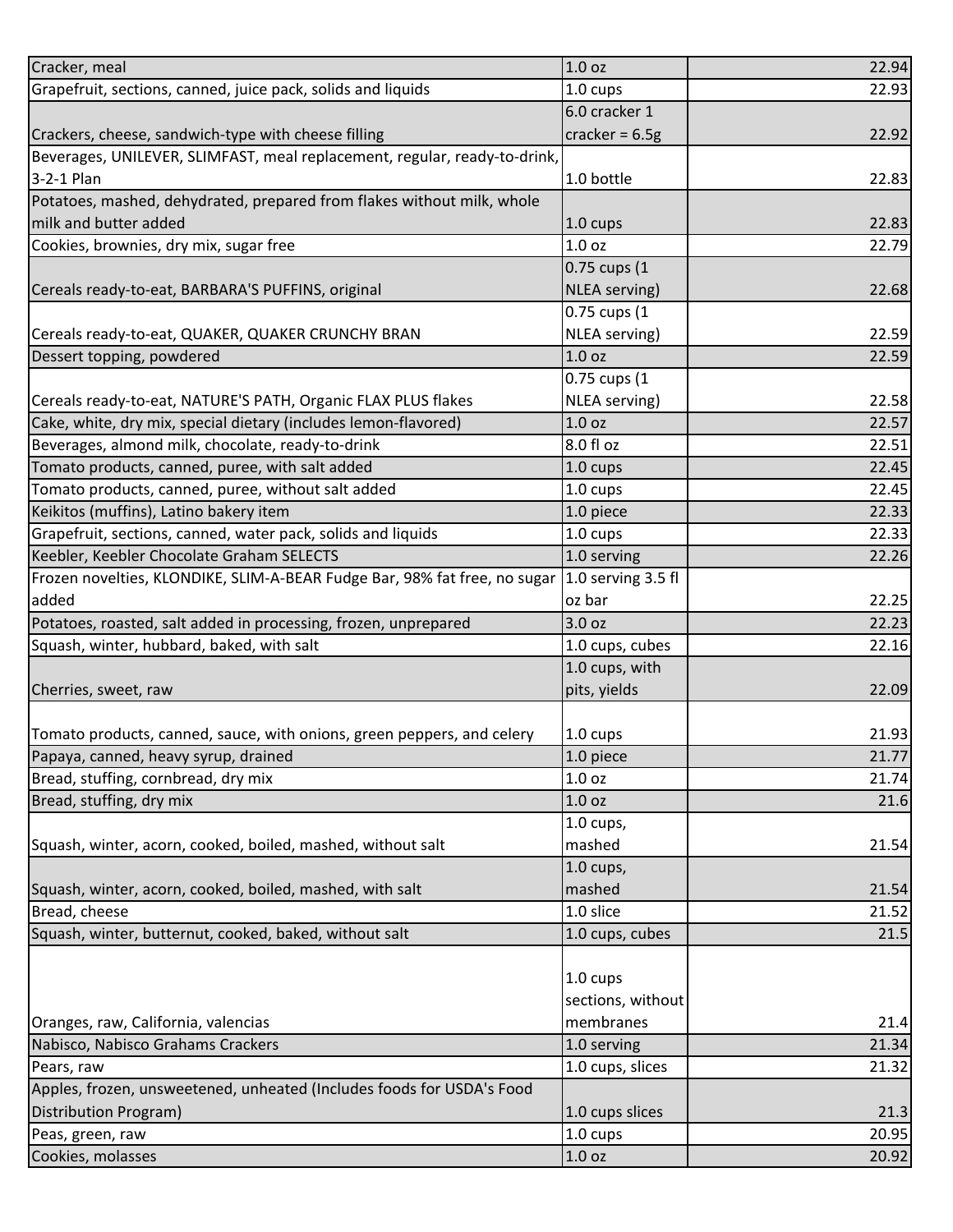| Milk, canned, condensed, sweetened                                          | 1.0 fl oz          | 20.78 |
|-----------------------------------------------------------------------------|--------------------|-------|
|                                                                             | 1.0 serving 4 oz   |       |
| Puddings, rice, ready-to-eat                                                | pudding cups       | 20.78 |
| Seeds, lotus seeds, dried                                                   | 1.0 cups           | 20.63 |
| Cookies, chocolate wafers                                                   | 1.0 <sub>oz</sub>  | 20.61 |
| Eggnog                                                                      | 1.0 cups           | 20.45 |
| Carissa, (natal-plum), raw                                                  | 1.0 cups slices    | 20.45 |
| Cookies, vanilla sandwich with creme filling                                | 1.0 <sub>oz</sub>  | 20.44 |
| Snacks, crisped rice bar, chocolate chip                                    | $1.0$ bar $(1$ oz) | 20.44 |
| Focaccia, Italian flatbread, plain                                          | 1.0 piece          | 20.42 |
| Lime juice, raw                                                             | 1.0 cups           | 20.38 |
| Snacks, tortilla chips, nacho-flavor, reduced fat                           | 1.0 <sub>oz</sub>  | 20.3  |
| Pancakes, buckwheat, dry mix, incomplete                                    | 1.0 <sub>oz</sub>  | 20.21 |
|                                                                             | 1.0 serving $1/2$  |       |
| Ice creams, BREYERS, All Natural Light French Chocolate                     | cups               | 20.18 |
| Cookies, chocolate chip, refrigerated dough                                 | 1.0 serving        | 20.14 |
| Cookies, fig bars                                                           | 1.0 <sub>oz</sub>  | 20.1  |
| Frostings, coconut-nut, ready-to-eat                                        | 0.08 package       | 20.03 |
|                                                                             | 11.0 crackers (1   |       |
| Crackers, cream, Gamesa Sabrosas                                            | NLEA serving)      | 20.01 |
| Beverages, V8 SPLASH Juice Drinks, Mango Peach                              | 1.0 serving 8 oz   | 20    |
| Beverages, V8 SPLASH Smoothies, Strawberry Banana                           | 1.0 serving 8 oz   | 19.99 |
| Soybeans, green, cooked, boiled, drained, without salt                      | 1.0 cups           | 19.89 |
| Cookies, oatmeal, commercially prepared, special dietary                    | 1.0 <sub>oz</sub>  | 19.82 |
| Cookies, oatmeal, with raisins                                              | 1.0 <sub>oz</sub>  | 19.55 |
|                                                                             | 1.0 cups drained,  |       |
| Corn, sweet, yellow, canned, drained solids, rinsed with tap water          | rinsed             | 19.53 |
| Blackberry juice, canned                                                    | 1.0 cups           | 19.5  |
| Cookies, oatmeal, commercially prepared, regular                            | 1.0 <sub>oz</sub>  | 19.48 |
| Frozen novelties, No Sugar Added, FUDGSICLE pops                            | 1.0 serving        | 19.41 |
| Archway Home Style Cookies, Iced Molasses                                   | 1.0 serving        | 19.35 |
| Cookies, chocolate sandwich, with extra creme filling                       | 1.0 <sub>oz</sub>  | 19.33 |
| Candies, fudge, chocolate, with nuts, prepared-from-recipe                  | 1.0 <sub>oz</sub>  | 19.32 |
|                                                                             | 1.0 serving $1/2$  |       |
| Ice creams, BREYERS, All Natural Light Mint Chocolate Chip                  | cups               | 19.31 |
| Fruit salad, (peach and pear and apricot and pineapple and cherry), canned, |                    |       |
| water pack, solids and liquids                                              | 1.0 cups           | 19.28 |
| Cookies, chocolate sandwich, with creme filling, special dietary            | 1.0 <sub>oz</sub>  | 19.28 |
|                                                                             | 1.0 cups,          |       |
| Nuts, hazelnuts or filberts                                                 | chopped            | 19.2  |
|                                                                             | $1.0$ cups,        |       |
| Loganberries, frozen                                                        | unthawed           | 19.14 |
| Cookies, sugar, commercially prepared, regular (includes vanilla)           | 1.0 <sub>oz</sub>  | 19.09 |
| Beverages, V8 SPLASH Smoothies, Peach Mango                                 | 1.0 serving 8 oz   | 19.01 |
|                                                                             | 1.0 cups           |       |
|                                                                             | sections, with     |       |
| Grapefruit, raw, white, Florida                                             | juice              | 18.84 |
| Cookies, sugar wafer, with creme filling, sugar free                        | 1.0 <sub>oz</sub>  | 18.78 |
| Archway Home Style Cookies, Iced Oatmeal                                    | 1.0 serving        | 18.69 |
| Cookies, oatmeal, refrigerated dough, baked                                 | 1.0 <sub>oz</sub>  | 18.63 |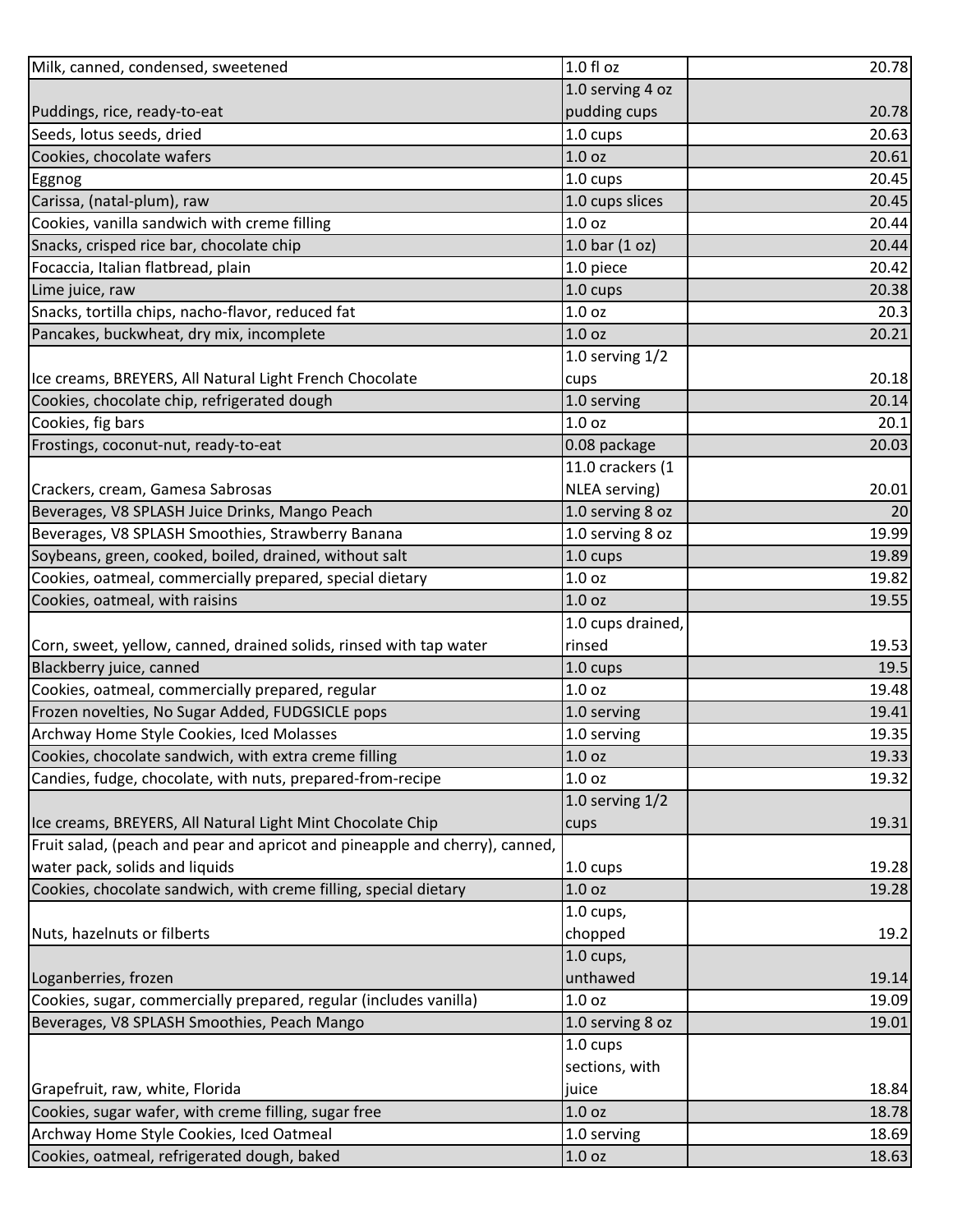| Cookies, peanut butter sandwich, regular                                           | 1.0 <sub>oz</sub>  | 18.6  |
|------------------------------------------------------------------------------------|--------------------|-------|
| Snacks, tortilla chips, low fat, made with olestra, nacho cheese                   | 1.0 <sub>oz</sub>  | 18.49 |
| Snacks, corn-based, extruded, onion-flavor                                         | 1.0 <sub>oz</sub>  | 18.46 |
| Snacks, potato chips, fat-free, made with olestra                                  | 1.0 <sub>oz</sub>  | 18.43 |
| Cake, snack cakes, creme-filled, sponge                                            | 1.0 <sub>oz</sub>  | 18.15 |
| Cookies, shortbread, commercially prepared, plain                                  | 1.0 <sub>oz</sub>  | 18.08 |
| Archway Home Style Cookies, Molasses                                               | 1.0 serving        | 18.05 |
| Snacks, granola bars, soft, uncoated, peanut butter                                | 1.0 bar $(1 oz)$   | 18.03 |
| Snacks, fruit leather, rolls                                                       | 1.0 large          | 18.02 |
|                                                                                    | 1.0 slice          |       |
| Garlic bread, frozen                                                               | presliced          | 17.94 |
| Snacks, tortilla chips, ranch-flavor                                               | 1.0 <sub>oz</sub>  | 17.79 |
| Snacks, KELLOGG, KELLOGG'S RICE KRISPIES TREATS Squares                            | 1.0 serving        | 17.71 |
| Beets, canned, regular pack, solids and liquids                                    | 1.0 cups           | 17.56 |
| Bread, french or vienna, toasted (includes sourdough)                              | 1.0 <sub>oz</sub>  | 17.56 |
| Seeds, pumpkin and squash seed kernels, roasted, with salt added                   | 1.0 cups           | 17.36 |
| Tomato products, canned, sauce, with tomato tidbits                                | 1.0 cups           | 17.3  |
| Cake, sponge, commercially prepared                                                | 1.0 oz             | 17.29 |
| Currants, european black, raw                                                      | 1.0 cups           | 17.23 |
|                                                                                    | 1.0 serving $1/2$  |       |
| Ice creams, BREYERS, All Natural Light Vanilla                                     | cups               | 17.2  |
| Cherries, sour, red, frozen, unsweetened (Includes foods for USDA's Food           | 1.0 cups,          |       |
| Distribution Program)                                                              | unthawed           | 17.08 |
| Archway Home Style Cookies, Date Filled Oatmeal                                    | 1.0 serving        | 17.04 |
| Candies, chocolate, dark, NFS (45-59% cacao solids 90%; 60-69% cacao               |                    |       |
| solids 5%; 70-85% cacao solids 5%)                                                 | 1.0 <sub>oz</sub>  | 17    |
| POPEYES, Coleslaw                                                                  | 1.0 package        | 16.94 |
| Soup, chicken, canned, chunky, ready-to-serve                                      | 1.0 cups           | 16.86 |
| Lemon juice, raw                                                                   | $1.0 \text{ cups}$ | 16.84 |
| Cookies, oatmeal, refrigerated dough                                               | 1.0 <sub>oz</sub>  | 16.75 |
| Cookies, shortbread, commercially prepared, pecan                                  | 1.0 <sub>oz</sub>  | 16.53 |
| Cookies, peanut butter, commercially prepared, regular                             | 1.0 <sub>oz</sub>  | 16.49 |
| Archway Home Style Cookies, Raspberry Filled                                       | 1.0 serving        | 16.48 |
| Cookies, peanut butter, commercially prepared, soft-type                           | 1.0 <sub>oz</sub>  | 16.36 |
|                                                                                    | 1.0 serving $1/2$  |       |
| Soup, tomato, canned, condensed, reduced sodium                                    | cups               | 16.23 |
|                                                                                    | 1.0 piece (1/12    |       |
| Cake, angelfood, commercially prepared                                             | of 12 oz cake)     | 16.18 |
|                                                                                    | $1.0$ cups,        |       |
| Boysenberries, frozen, unsweetened                                                 | unthawed           | 16.09 |
|                                                                                    |                    |       |
| Snacks, potato chips, made from dried potatoes, fat-free, made with olestra 1.0 oz |                    | 15.88 |
| Bread, irish soda, prepared from recipe                                            | 1.0 <sub>oz</sub>  | 15.88 |
| Snacks, potato chips, barbecue-flavor                                              | 1.0 oz             | 15.85 |
| Beverages, almond milk, sweetened, vanilla flavor, ready-to-drink                  | 8.0 fl oz          | 15.82 |
| Tomatoes, red, ripe, canned, stewed                                                | 1.0 cups           | 15.78 |
| Grapes, american type (slip skin), raw                                             | 1.0 cups           | 15.78 |
|                                                                                    | $1.0$ cups $1"$    |       |
| Papayas, raw                                                                       | pieces             | 15.69 |
| Groundcherries, (cape-gooseberries or poha), raw                                   | $1.0 \text{ cups}$ | 15.68 |
|                                                                                    |                    |       |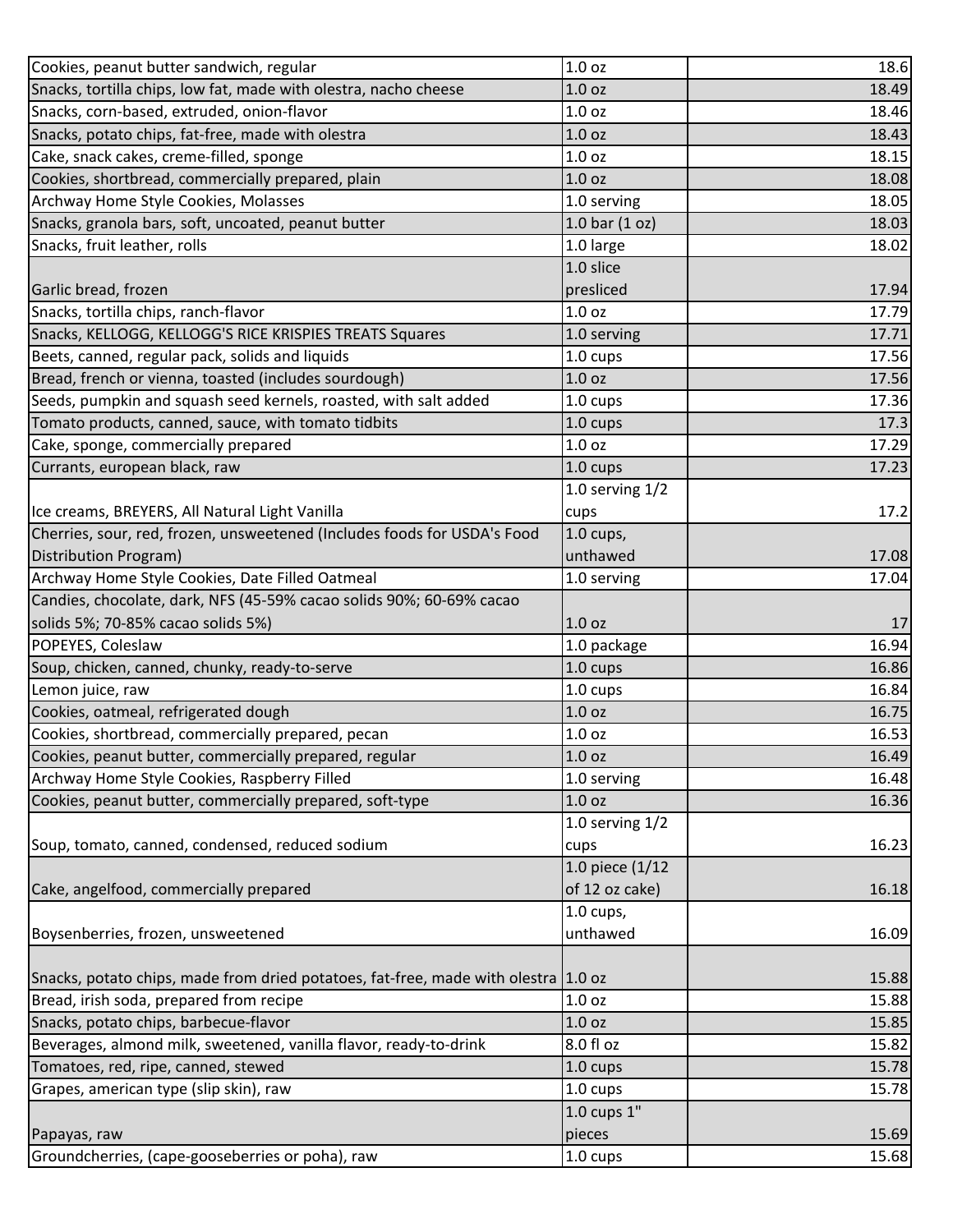| Potatoes, boiled, cooked without skin, flesh, with salt                       | $0.5 \text{ cups}$     | 15.61                                                                        |
|-------------------------------------------------------------------------------|------------------------|------------------------------------------------------------------------------|
| Potatoes, boiled, cooked without skin, flesh, without salt                    | 0.5 cups               | 15.61                                                                        |
| Milk, dry, nonfat, regular, without added vitamin A and vitamin D             | $0.25$ cups            | 15.59                                                                        |
| Potatoes, french fried, cottage-cut, salt not added in processing, frozen, as |                        |                                                                              |
| purchased                                                                     | 10.0 strips            | 15.59                                                                        |
| Squash, summer, zucchini, italian style, canned                               | 1.0 cups               | 15.55                                                                        |
|                                                                               | 1.0 oz crunchy         |                                                                              |
|                                                                               | (about 21              |                                                                              |
| Snacks, corn-based, extruded, puffs or twists, cheese-flavor                  | pieces)                | 15.46                                                                        |
| Currants, red and white, raw                                                  | 1.0 cups               | 15.46                                                                        |
| Bread, white, commercially prepared, toasted                                  | 1.0 <sub>oz</sub>      | 15.45                                                                        |
| Soup, beef and vegetables, canned, ready-to-serve                             | $1.0 \text{ cups}$     | 15.4                                                                         |
| Salami, pork, beef, less sodium                                               | 3.0 oz                 | 15.38                                                                        |
| Biscuits, plain or buttermilk, frozen, baked                                  | 1.0 <sub>oz</sub>      | 15.27                                                                        |
| Gooseberries, raw                                                             | $1.0 \text{ cups}$     | 15.27                                                                        |
| Cake, coffeecake, creme-filled with chocolate frosting                        | 1.0 oz                 | 15.25                                                                        |
|                                                                               | $1.0$ cups,            |                                                                              |
| Squash, winter, hubbard, cooked, boiled, mashed, with salt                    | mashed                 | 15.25                                                                        |
|                                                                               | $1.0$ cups,            |                                                                              |
| Squash, winter, hubbard, cooked, boiled, mashed, without salt                 | mashed                 | 15.25                                                                        |
| Snacks, potato sticks                                                         | 1.0 oz                 | 15.11                                                                        |
| Milk substitutes, fluid, with lauric acid oil                                 | 1.0 cups               | 15.03                                                                        |
| Cake, coffeecake, cinnamon with crumb topping, dry mix, prepared              | 1.0 <sub>oz</sub>      | 14.97                                                                        |
|                                                                               | $1.0$ cups,            |                                                                              |
| Onions, raw                                                                   | chopped                | 14.94                                                                        |
|                                                                               |                        |                                                                              |
| Bread, oatmeal, toasted                                                       | 1.0 <sub>oz</sub>      | 14.94                                                                        |
|                                                                               | 1.0 cups, halves       |                                                                              |
| Peaches, canned, water pack, solids and liquids                               | or slices              | 14.91                                                                        |
| Chocolate, dark, 60-69% cacao solids                                          | 1.0 <sub>oz</sub>      |                                                                              |
| Milk, buttermilk, dried                                                       | $0.25$ cups            | 14.7                                                                         |
| Milk, dry, nonfat, calcium reduced                                            | 1.0 oz                 |                                                                              |
| Snacks, oriental mix, rice-based                                              | 1.0 <sub>oz</sub>      |                                                                              |
| Soup, chicken with rice, canned, condensed                                    | 0.5 cups               |                                                                              |
|                                                                               | 1.0 serving $1/2$      |                                                                              |
| Ice creams, vanilla, light, no sugar added                                    | cups                   |                                                                              |
| Nuts, butternuts, dried                                                       | 1.0 cups               |                                                                              |
| Cookies, peanut butter sandwich, special dietary                              | 1.0 <sub>oz</sub>      | 14.4                                                                         |
| Snacks, potato chips, made from dried potatoes, cheese-flavor                 | 1.0 <sub>oz</sub>      | 14.35                                                                        |
| Fruit cocktail, (peach and pineapple and pear and grape and cherry),          |                        |                                                                              |
| canned, extra light syrup, solids and liquids                                 | $0.5 \text{ cups}$     |                                                                              |
| Cookies, brownies, prepared from recipe                                       | 1.0 <sub>oz</sub>      | 14.23                                                                        |
| Beverages, Orange drink, breakfast type, with juice and pulp, frozen          |                        |                                                                              |
| concentrate                                                                   | $1.0 f$ l oz           |                                                                              |
| Onions, frozen, whole, cooked, boiled, drained, without salt                  | 1.0 cups               | 14.07                                                                        |
| Apples, raw, without skin                                                     | 1.0 cups slices        | 14.04                                                                        |
| Bread, cracked-wheat                                                          | 1.0 <sub>oz</sub>      | 14.86<br>14.69<br>14.63<br>14.58<br>14.57<br>14.46<br>14.3<br>14.16<br>14.03 |
| Cheese, parmesan, grated                                                      | 1.0 cups               | 13.91                                                                        |
|                                                                               | 1.0 mini bagel (2-     |                                                                              |
| Bagels, oat bran<br>Seeds, safflower seed meal, partially defatted            | $1/2$ " dia)<br>1.0 oz | 13.86                                                                        |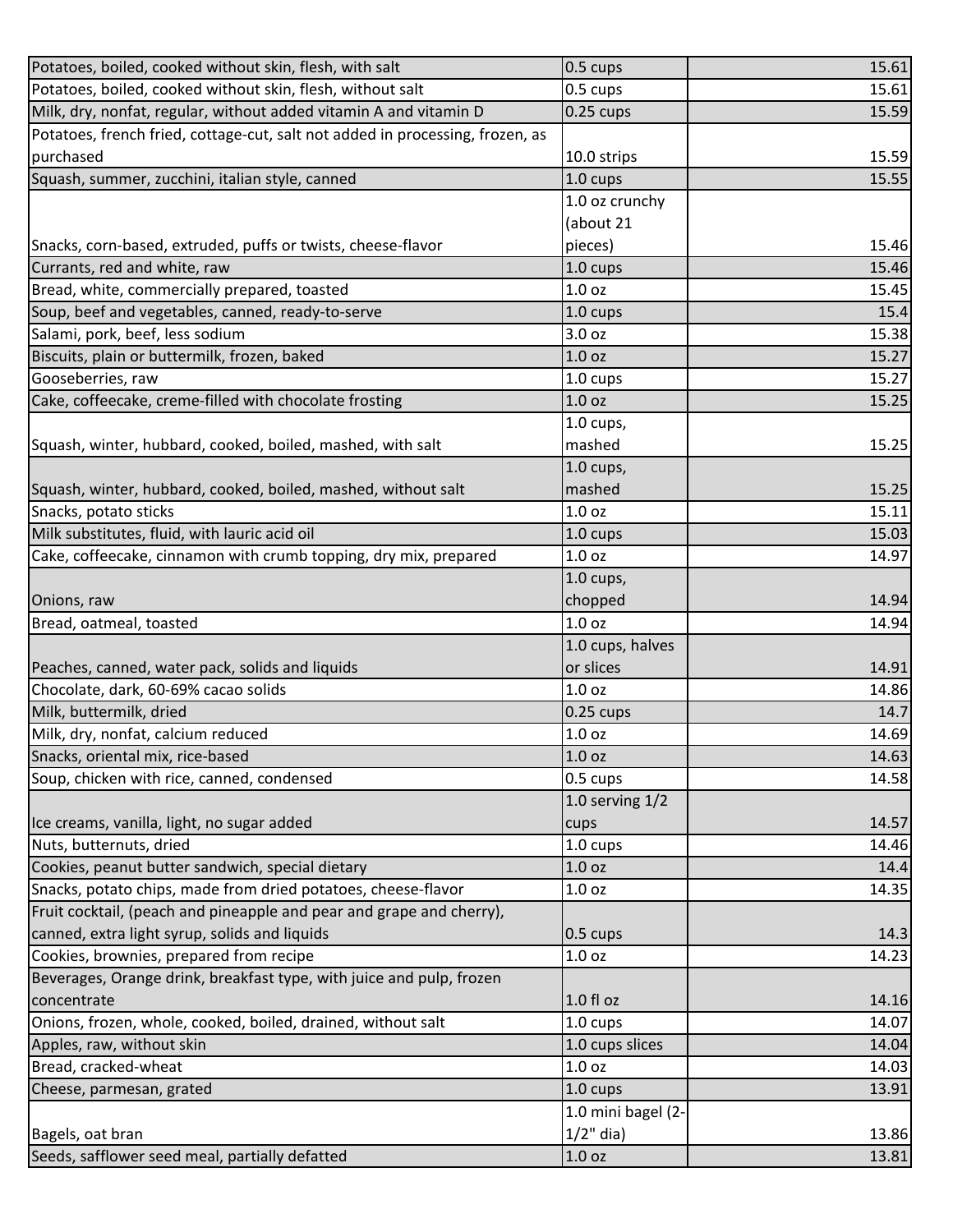| Bread, wheat                                                                    | 1.0 slice          | 13.79 |
|---------------------------------------------------------------------------------|--------------------|-------|
| Bagels, plain, enriched, with calcium propionate (includes onion, poppy,        | 1.0 mini bagel (2- |       |
| sesame), toasted                                                                | $1/2$ " dia)       | 13.77 |
| Cake, shortcake, biscuit-type, prepared from recipe                             | 1.0 <sub>oz</sub>  | 13.75 |
| Dessert topping, powdered, 1.5 ounce prepared with 1/2 cups milk                | 1.0 cups           | 13.7  |
| Bread, rye                                                                      | 1.0 <sub>oz</sub>  | 13.69 |
| Milk, nonfat, fluid, protein fortified, with added vitamin A and vitamin D (fat |                    |       |
| free and skim)                                                                  | 1.0 cups           | 13.68 |
| Bread, whole-wheat, commercially prepared                                       | 1.0 slice          | 13.67 |
| Milk, lowfat, fluid, 1% milkfat, protein fortified, with added vitamin A and    |                    |       |
| vitamin D                                                                       | 1.0 cups           | 13.58 |
| Milk, reduced fat, fluid, 2% milkfat, protein fortified, with added vitamin A   |                    |       |
| and vitamin D                                                                   | 1.0 cups           | 13.51 |
| Fish, herring, Atlantic, pickled                                                | 1.0 cups           | 13.5  |
| Biscuits, mixed grain, refrigerated dough                                       | 1.0 <sub>oz</sub>  | 13.44 |
| Croissants, cheese                                                              | 1.0 <sub>oz</sub>  | 13.32 |
| CAMPBELL'S CHUNKY, Classic Chicken Noodle Soup                                  | 1.0 cups           | 13.15 |
| Milk, sheep, fluid                                                              | 1.0 cups           | 13.13 |
| Muffins, English, mixed-grain (includes granola)                                | 1.0 <sub>oz</sub>  | 13.13 |
| Potatoes, flesh and skin, raw                                                   | 0.5 cups, diced    | 13.12 |
| Beets, raw                                                                      | 1.0 cups           | 13    |
| Beverages, Protein powder soy based                                             | 1.0 scoop          | 13    |
| Croissants, butter                                                              | 1.0 oz             | 12.98 |
| Danish pastry, cinnamon, enriched                                               | 1.0 <sub>oz</sub>  | 12.64 |
| Nuts, coconut meat, dried (desiccated), toasted                                 | 1.0 oz             | 12.59 |
| Cereals ready-to-eat, rice, puffed, fortified                                   | 1.0 cups           | 12.57 |
| Bread, reduced-calorie, white                                                   | 1.0 <sub>oz</sub>  | 12.56 |
| Sweeteners, for baking, brown, contains sugar and sucralose                     | 1.0 tbsp           | 12.53 |
| Bread, protein (includes gluten)                                                | 1.0 oz             | 12.42 |
|                                                                                 |                    |       |
| Bread, cornbread, prepared from recipe, made with low fat (2%) milk             | 1.0 <sub>oz</sub>  | 12.33 |
| Bread, white wheat                                                              | 1.0 slice          | 12.29 |
|                                                                                 |                    |       |
| Pancakes, plain, frozen, ready-to-heat, microwave (includes buttermilk)         | 1.0 oz             | 12.28 |
| Bread, reduced-calorie, oatmeal                                                 | 1.0 <sub>oz</sub>  | 12.28 |
|                                                                                 | 1.0 large (2-1/2"  |       |
| Figs, raw                                                                       | dia)               | 12.28 |
|                                                                                 | $1.0 \text{ cups}$ |       |
| Carrots, raw                                                                    | chopped            | 12.26 |
| Cheese spread, pasteurized process, American                                    | 1.0 cups, diced    | 12.22 |
| Pie, fried pies, fruit                                                          | 1.0 <sub>oz</sub>  | 12.08 |
| Bread, reduced-calorie, wheat                                                   | 1.0 <sub>oz</sub>  | 12.04 |
|                                                                                 | 1.0 container (6   |       |
| Yogurt, plain, low fat                                                          | oz)                | 11.97 |
| Soup, cream of chicken, canned, condensed, reduced sodium                       | $0.5 \text{ cups}$ | 11.78 |
|                                                                                 | 1.0 cups (1 NLEA   |       |
| Cereals ready-to-eat, QUAKER, QUAKER Puffed Wheat                               | serving)           | 11.46 |
| Milk, producer, fluid, 3.7% milkfat                                             | 1.0 cups           | 11.35 |
| Bread, oat bran                                                                 | 1.0 <sub>oz</sub>  | 11.28 |
| Pie, cherry, commercially prepared                                              | 1.0 oz             | 11.28 |
|                                                                                 |                    |       |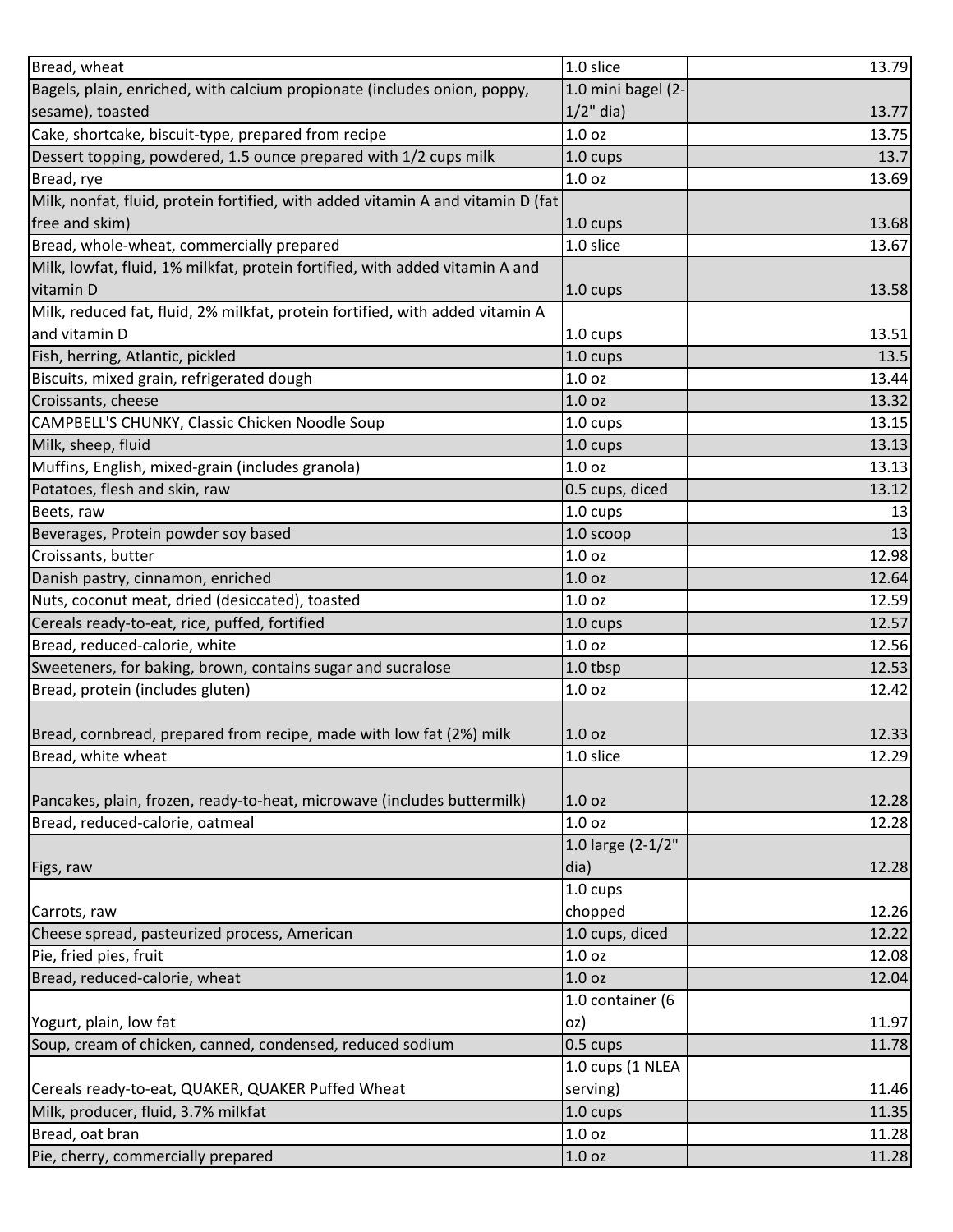| Dessert topping, pressurized                                                | 1.0 cups          | 11.25 |
|-----------------------------------------------------------------------------|-------------------|-------|
| Gravy, beef, canned, ready-to-serve                                         | 1.0 cups          | 11.21 |
| Alcoholic beverage, liqueur, coffee, 63 proof                               | 1.0 f1 oz         | 11.21 |
|                                                                             | 1.0 bar snack     |       |
| Candies, MOUNDS Candy Bar                                                   | size              | 11.19 |
|                                                                             |                   |       |
| Onions, sweet, raw                                                          | 1.0 NLEA serving  | 11.17 |
| Mountain yam, hawaii, raw                                                   | 0.5 cups, cubes   | 11.08 |
| Crackers, melba toast, rye (includes pumpernickel)                          | $0.5$ oz          | 10.98 |
| Cake, cherry fudge with chocolate frosting                                  | 1.0 <sub>oz</sub> | 10.77 |
| Squash, summer, crookneck and straightneck, frozen, cooked, boiled,         |                   |       |
| drained, without salt                                                       | 1.0 cups slices   | 10.64 |
| Danish pastry, cheese                                                       | 1.0 <sub>oz</sub> | 10.55 |
| Croissants, apple                                                           | 1.0 <sub>oz</sub> | 10.52 |
| Chicory roots, raw                                                          | 1.0 root          | 10.51 |
| Crackers, rye, wafers, seasoned                                             | $0.5$ oz          | 10.48 |
| Croutons, plain                                                             | $0.5$ oz          | 10.44 |
| POPEYES, Mild Chicken Strips, analyzed 2006                                 | 1.0 strip         | 10.43 |
| Peas, edible-podded, frozen, unprepared                                     | 1.0 cups          | 10.37 |
| Crackers, rusk toast                                                        | $0.5$ oz          | 10.27 |
| Infant formula, ABBOTT NUTRITION, SIMILAC, GO AND GROW, ready-to-           |                   |       |
| feed, with ARA and DHA                                                      | 5.0 fl oz         | 10.24 |
| Nuts, coconut cream, canned, sweetened                                      | 1.0 tbsp          | 10.11 |
| Seeds, sesame flour, low-fat                                                | 1.0 <sub>oz</sub> | 10.07 |
| Pie, blueberry, commercially prepared                                       | 1.0 <sub>oz</sub> | 9.89  |
| Mollusks, oyster, eastern, cooked, breaded and fried                        | 3.0 oz            | 9.88  |
| Broccoli, frozen, chopped, cooked, boiled, drained, without salt            | 1.0 cups          | 9.84  |
| POPEYES, Spicy Chicken Strips, analyzed 2006                                | 1.0 strip         | 9.82  |
| Crackers, standard snack-type, regular                                      | 5.0 crackers      | 9.81  |
| Vegetable juice cocktail, canned                                            | 1.0 cups          | 9.79  |
| Cheese food, pasteurized process, American, vitamin D fortified             | 1.0 cups          | 9.67  |
|                                                                             | 1.0 cups (not     |       |
| Cheese, cottage, nonfat, uncreamed, dry, large or small curd                | packed)           | 9.66  |
| Soup, vegetable beef, microwavable, ready-to-serve, single brand            | 1.0 serving       | 9.64  |
|                                                                             |                   |       |
| Baking chocolate, MARS SNACKFOOD US, M & M's Milk Chocolate Mini            | 1.0 serving 0.5   |       |
| <b>Baking Bits</b>                                                          | oz, about 1 tbsp  | 9.58  |
| Crackers, saltines, whole wheat (includes multi-grain)                      | 1.0 serving       | 9.55  |
| Yardlong bean, cooked, boiled, drained, without salt                        | 1.0 cups slices   | 9.55  |
| Nuts, chestnuts, chinese, boiled and steamed                                | 1.0 <sub>oz</sub> | 9.54  |
|                                                                             |                   |       |
| Leeks, (bulb and lower leaf-portion), cooked, boiled, drained, without salt | $1.0$ leek        | 9.45  |
| Taro, tahitian, cooked, without salt                                        | 1.0 cups slices   | 9.38  |
| Pie, banana cream, prepared from recipe                                     | 1.0 oz            | 9.33  |
|                                                                             |                   |       |
| Baking chocolate, MARS SNACKFOOD US, M & M's Semisweet Chocolate            | 1.0 serving 0.5   |       |
| Mini Baking Bits                                                            | oz, about 1 tbsp  | 9.23  |
| Croutons, seasoned                                                          | $0.5$ oz          | 9.02  |
| Cheese, ricotta, whole milk                                                 | 0.5 cups          | 9.01  |
| Alcoholic beverage, pina colada, canned                                     | $1.0 f$ l oz      | 9     |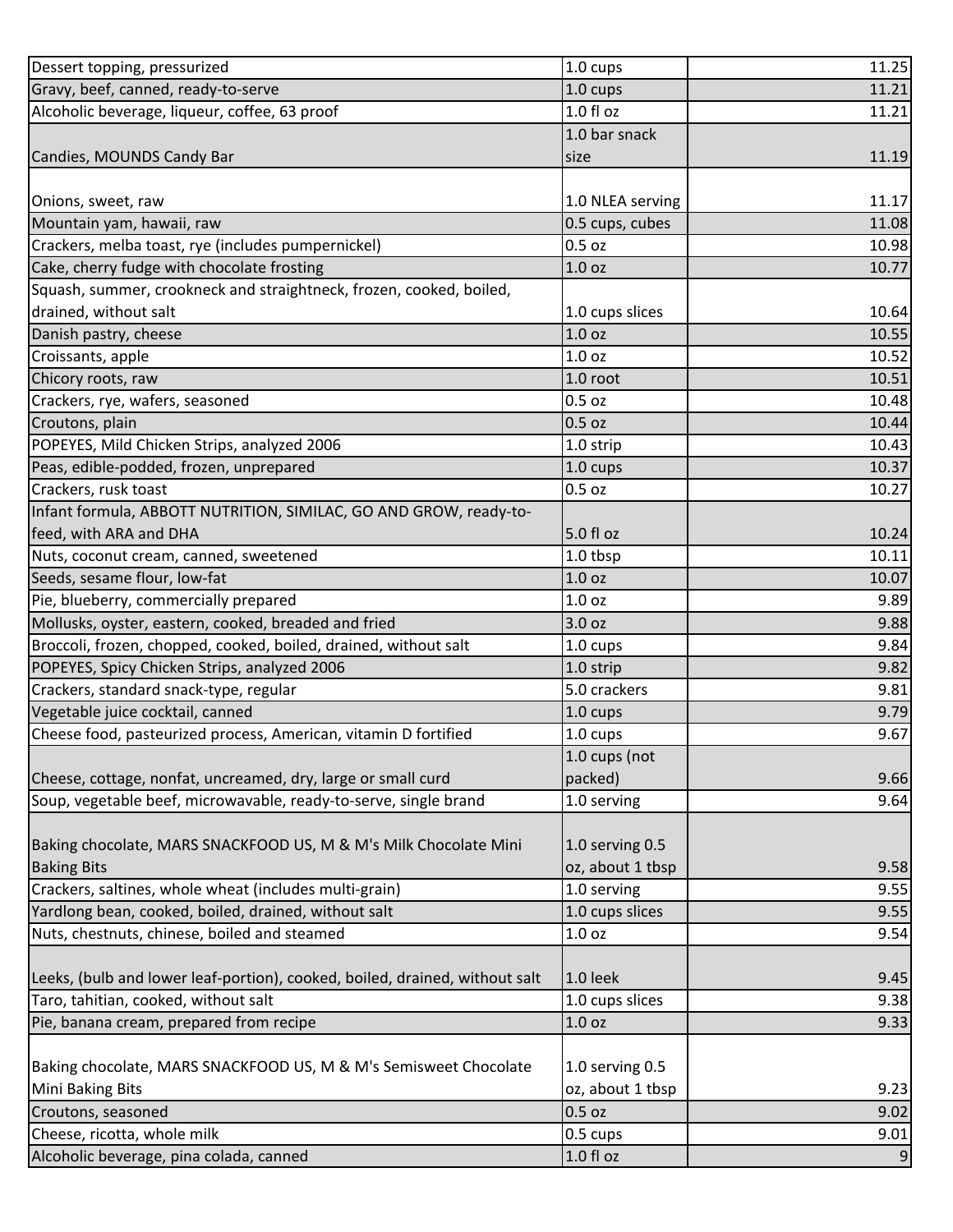| Edamame, frozen, unprepared                                              | 1.0 cups                    | 8.98         |
|--------------------------------------------------------------------------|-----------------------------|--------------|
| Soup, cream of celery, canned, prepared with equal volume water          | 1.0 cups                    | 8.98         |
| Soup, beef noodle, canned, condensed                                     | 0.5 cups                    | 8.95         |
| Carambola, (starfruit), raw                                              | 1.0 cups, cubes             | 8.88         |
| Crackers, standard snack-type, sandwich, with cheese filling             | $0.5$ oz                    | 8.76         |
| Beans, snap, green, frozen, cooked, boiled, drained without salt         | 1.0 cups                    | 8.71         |
| Cereals, CREAM OF WHEAT, instant, dry                                    | 1.0 tbsp                    | 8.68         |
| Tomato juice, canned, without salt added                                 | 1.0 cups                    | 8.58         |
| Tomato juice, canned, with salt added                                    | 1.0 cups                    | 8.58         |
| Soup, cream of mushroom, canned, condensed                               | 0.5 cups                    | 8.57         |
| Drumstick pods, raw                                                      | 1.0 cups slices             | 8.53         |
| Crackers, cheese, regular                                                | 0.5 oz                      | 8.44         |
| Cookies, chocolate chip, commercially prepared, regular, higher fat,     |                             |              |
| enriched                                                                 | 1.0 cookie                  | 8.43         |
|                                                                          |                             |              |
| Soup, chicken gumbo, canned, condensed                                   | $0.5$ cups (4 fl oz)        | 8.4          |
| Tomatoes, red, ripe, canned, packed in tomato juice                      | 1.0 cups                    | 8.33         |
| Crackers, standard snack-type, sandwich, with peanut butter filling      | $0.5$ oz                    | 8.29         |
| Crackers, wheat, sandwich, with cheese filling                           | $0.5$ oz                    | 8.26         |
|                                                                          |                             |              |
| Soup, onion, canned, condensed                                           | 0.5 cups (4 fl oz)          | 8.22         |
| Turnip greens, frozen, cooked, boiled, drained, without salt             | 1.0 cups                    | 8.17         |
| Carrots, canned, regular pack, drained solids                            | 1.0 cups, sliced            | 8.09         |
|                                                                          | 0.33 package (10            |              |
| Onions, frozen, whole, unprepared                                        | oz)                         | 8.03         |
|                                                                          |                             |              |
| Hyacinth-beans, immature seeds, cooked, boiled, drained, without salt    | 1.0 cups                    | 8            |
| Soup, cream of shrimp, canned, prepared with equal volume water          | $1.0 \text{ cups}$          | 7.98         |
|                                                                          | 1.0 container (6            |              |
| Yogurt, plain, whole milk                                                | oz)                         | 7.92         |
| Brussels sprouts, raw                                                    | 1.0 cups                    | 7.88         |
|                                                                          | 1.0 cups (1/2"              |              |
| Bamboo shoots, raw                                                       | slices)                     | 7.85         |
|                                                                          | 0.5 cups,                   |              |
|                                                                          |                             |              |
| Tree fern, cooked, without salt                                          | chopped                     | 7.8          |
| Turnip greens and turnips, frozen, cooked, boiled, drained, with salt    | 1.0 cups                    | 7.73         |
| Nabisco, Nabisco Oreo Crunchies, Cookie Crumb Topping                    | 1.0 serving                 | 7.73         |
| Chicken, broilers or fryers, meat and skin and giblets and neck, cooked, |                             |              |
| fried, batter                                                            | 3.0 oz                      | 7.68         |
| Crackers, wheat, sandwich, with peanut butter filling                    | $0.5$ oz                    | 7.64         |
| Beans, kidney, mature seeds, sprouted, raw                               | 1.0 cups                    | 7.54         |
| Beverages, chocolate powder, no sugar added                              | 2.0 tbsp                    | 7.51         |
| Cream, whipped, cream topping, pressurized                               | 1.0 cups                    | 7.49         |
| Broccoli, frozen, chopped, unprepared                                    | 1.0 cups                    | 7.46         |
|                                                                          | $1.0$ cups,                 |              |
| Peas, edible-podded, raw                                                 | chopped                     | 7.4          |
| Cheese, mozzarella, low moisture, part-skim                              | 1.0 cups, diced             | 7.37         |
| Cheese, mexican, queso chihuahua<br>Snacks, rice cakes, brown rice, corn | 1.0 cups, diced<br>1.0 cake | 7.34<br>7.31 |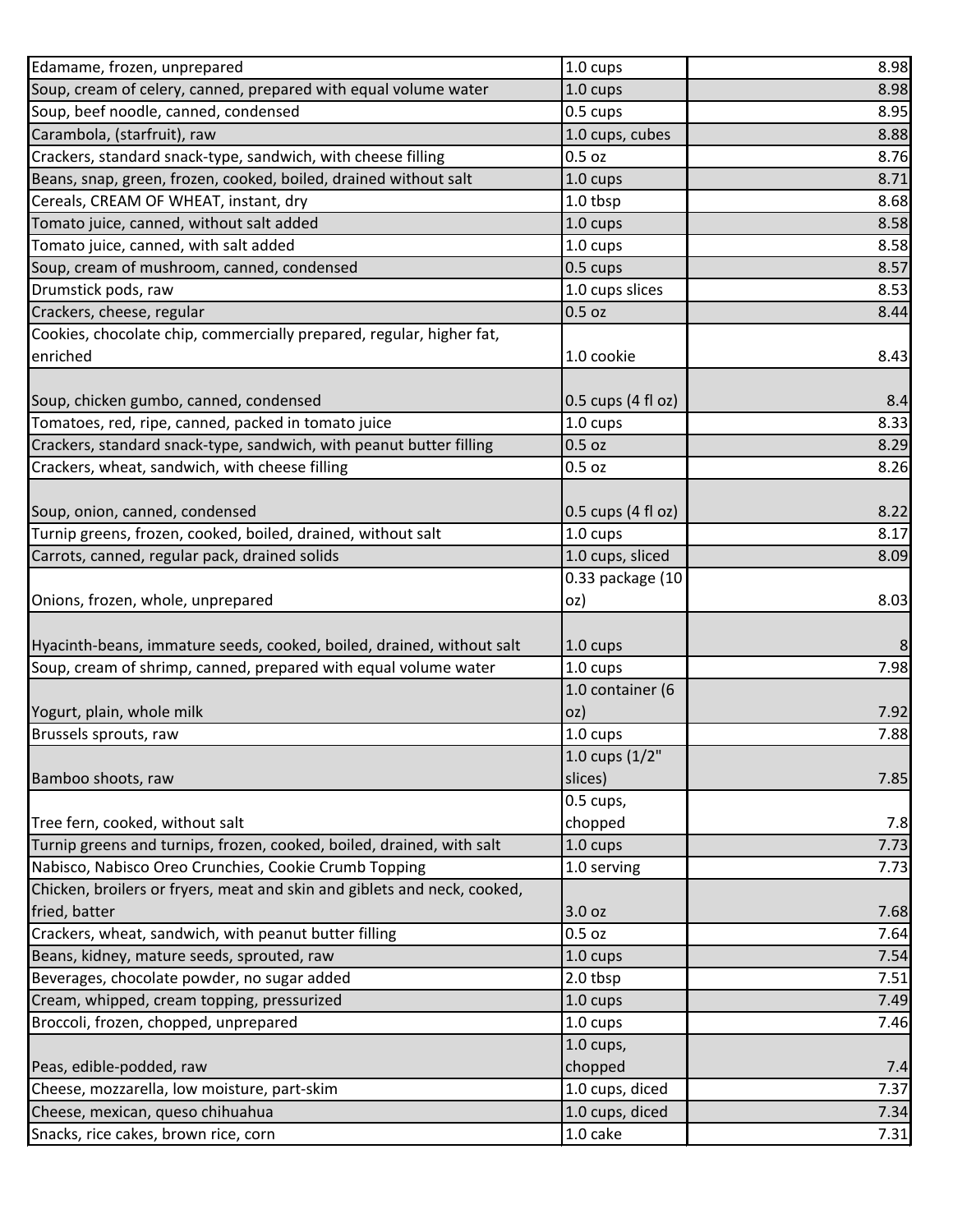|                                                                           | $1.0$ cups,        |      |
|---------------------------------------------------------------------------|--------------------|------|
| Cardoon, raw                                                              | shredded           | 7.24 |
| Cake, cheesecake, commercially prepared                                   | 1.0 <sub>oz</sub>  | 7.23 |
| Snacks, rice cakes, brown rice, multigrain                                | 1.0 cake           | 7.21 |
| Snacks, rice cakes, brown rice, buckwheat                                 | 1.0 cake           | 7.21 |
| Beverages, Whiskey sour mix, bottled                                      | 1.0 fl oz          | 6.91 |
| Whiskey sour mix, bottled, with added potassium and sodium                | 1.0 f1 oz          | 6.91 |
| Spinach, canned, regular pack, solids and liquids                         | 1.0 cups           | 6.83 |
| Sausage, chicken, beef, pork, skinless, smoked                            | 1.0 link           | 6.8  |
| Turnips, frozen, cooked, boiled, drained, without salt                    | $1.0 \text{ cups}$ | 6.79 |
| Nuts, coconut meat, dried (desiccated), not sweetened                     | 1.0 <sub>oz</sub>  | 6.7  |
| Carrots, canned, no salt added, solids and liquids                        | 0.5 cups slices    | 6.59 |
| Puddings, chocolate, ready-to-eat                                         | 1.0 <sub>oz</sub>  | 6.52 |
|                                                                           | 0.33 package (10   |      |
| Onions, frozen, chopped, unprepared                                       | OZ)                | 6.48 |
| Cheese, ricotta, part skim milk                                           | 0.5 cups           | 6.37 |
| Jute, potherb, cooked, boiled, drained, without salt                      | 1.0 cups           | 6.34 |
|                                                                           | 0.33 package (10   |      |
| Okra, frozen, unprepared                                                  | oz)                | 6.3  |
|                                                                           | $1.0$ cups,        |      |
| Turnip greens, cooked, boiled, drained, without salt                      | chopped            | 6.28 |
| Bread, stuffing, cornbread, dry mix, prepared                             | 1.0 oz             | 6.21 |
| Soybeans, mature seeds, sprouted, cooked, steamed                         | 1.0 cups           | 6.14 |
|                                                                           | 0.33 package (10   |      |
| Collards, frozen, chopped, unprepared                                     | oz)                | 6.14 |
| Milk shakes, thick chocolate                                              | 1.0 fl oz          | 6.01 |
| Celery, cooked, boiled, drained, without salt                             | 1.0 cups, diced    | 6    |
| Nuts, mixed nuts, oil roasted, with peanuts, lightly salted               | 1.0 <sub>oz</sub>  | 5.97 |
| Asparagus, canned, drained solids                                         | 1.0 cups           | 5.95 |
| Okra, frozen, cooked, boiled, drained, without salt                       | 0.5 cups slices    | 5.9  |
|                                                                           | $1.0$ cups,        |      |
| Cheese, feta                                                              | crumbled           | 5.82 |
| Candies, caramels, chocolate-flavor roll                                  | 1.0 piece          | 5.79 |
| Mollusks, mussel, blue, raw                                               | 1.0 cups           | 5.54 |
| Amaranth leaves, cooked, boiled, drained, without salt                    | 1.0 cups           | 5.43 |
| Candies, truffles, prepared-from-recipe                                   | 1.0 piece          | 5.39 |
| Cheese, cottage, lowfat, 2% milkfat                                       | 4.0 oz             | 5.38 |
| Mushrooms, portabella, grilled                                            | 1.0 cups sliced    | 5.37 |
| Infant formula, ABBOTT NUTRITION, SIMILAC, For Spit Up, powder, with      |                    |      |
| <b>ARA and DHA</b>                                                        | $1.0$ scoop        | 5.22 |
| Cheese, cottage, creamed, with fruit                                      | 4.0 oz             | 5.21 |
|                                                                           |                    |      |
| Mung beans, mature seeds, sprouted, cooked, boiled, drained, without salt | $1.0 \text{ cups}$ | 5.2  |
| Pokeberry shoots, (poke), cooked, boiled, drained, without salt           | 1.0 cups           | 5.12 |
| Carrots, frozen, unprepared (Includes foods for USDA's Food Distribution  |                    |      |
| Program)                                                                  | 0.5 cups slices    | 5.06 |
| Beverages, cranberry-apricot juice drink, bottled                         | 1.0 fl oz          | 4.96 |
| Squash, summer, zucchini, includes skin, cooked, boiled, drained, without |                    |      |
| salt                                                                      | 1.0 cups, sliced   | 4.84 |
| Alcoholic beverage, daiquiri, canned                                      | 1.0 fl oz          | 4.79 |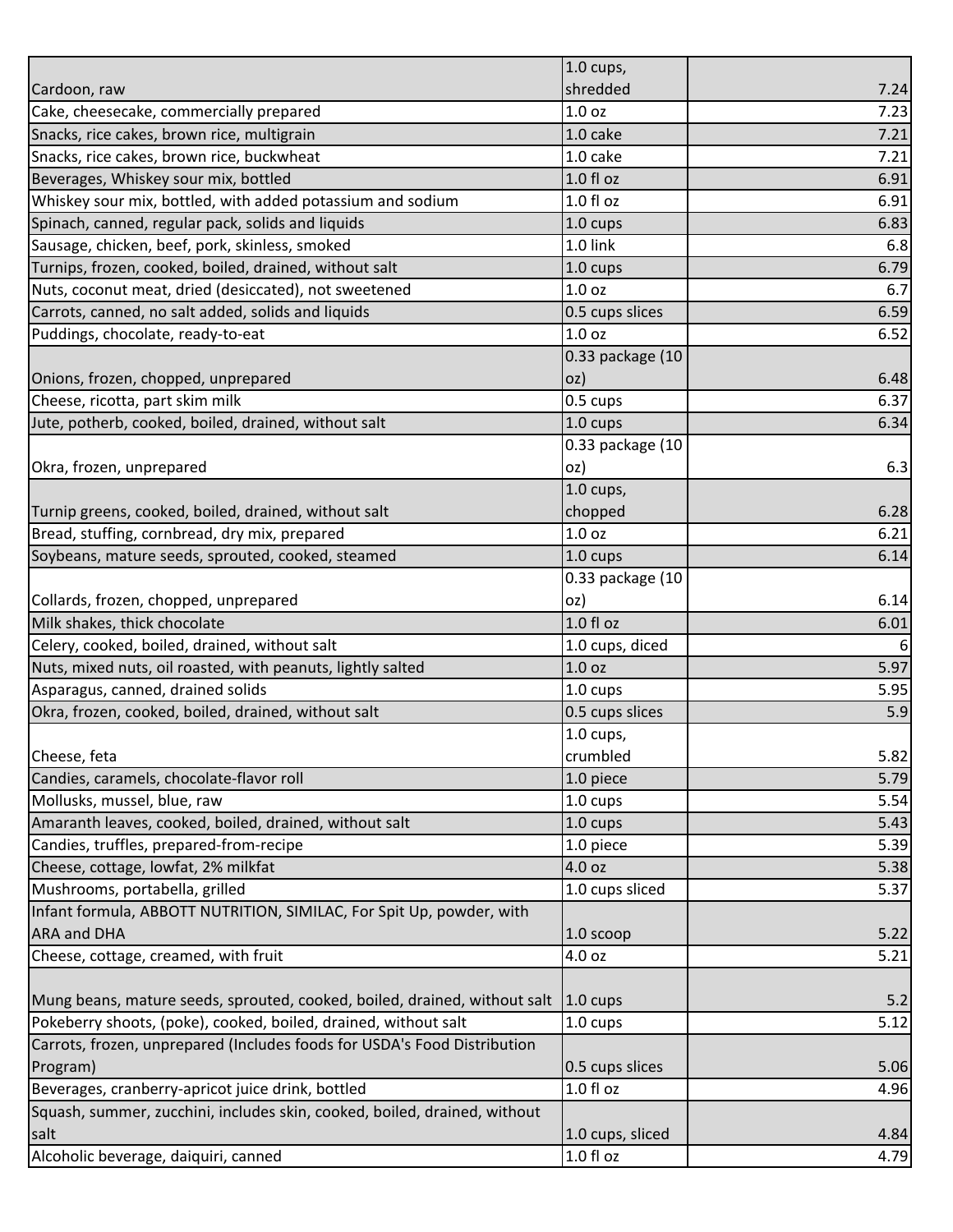| Mollusks, oyster, eastern, farmed, raw                                       | 3.0 oz                   | 4.7  |
|------------------------------------------------------------------------------|--------------------------|------|
| Mollusks, oyster, eastern, wild, cooked, moist heat                          | 3.0 oz                   | 4.63 |
|                                                                              |                          |      |
| Cheese, cheddar (Includes foods for USDA's Food Distribution Program)        | 1.0 cups, diced          | 4.45 |
| Salad dressing, russian dressing, low calorie                                | 1.0 tablespoon           | 4.42 |
| Sauce, cheese, ready-to-serve                                                | $0.25$ cups              | 4.3  |
| Beverages, cranberry-grape juice drink, bottled                              | 1.0 fl oz                | 4.28 |
| Onions, dehydrated flakes                                                    | 1.0 tbsp                 | 4.16 |
| Alcoholic beverage, whiskey sour, canned                                     | 1.0 fl oz                | 4.13 |
| Kanpyo, (dried gourd strips)                                                 | 1.0 strip                | 4.1  |
| Turnip greens, frozen, cooked, boiled, drained, with salt                    | 0.5 cups                 | 4.08 |
| Purslane, cooked, boiled, drained, without salt                              | $1.0 \text{ cups}$       | 4.08 |
| Gravy, brown instant, dry                                                    | 1.0 serving              | 4.01 |
|                                                                              |                          |      |
| Ham, honey, smoked, cooked                                                   | $1.0$ oz $(1$ serving)   | 4    |
| Pork, cured, ham and water product, slice, boneless, separable lean and fat, |                          |      |
| heated, pan-broil                                                            | 3.0 oz (3 oz)            | 3.99 |
| Radishes, raw                                                                | 1.0 cups slices          | 3.94 |
| Cauliflower, green, raw                                                      | 1.0 cups                 | 3.9  |
| Cheese, cottage, creamed, large or small curd                                | 4.0 oz                   | 3.82 |
| Mushrooms, Chanterelle, raw                                                  | 1.0 cups                 | 3.7  |
| Asparagus, cooked, boiled, drained                                           | 0.5 cups                 | 3.7  |
|                                                                              |                          |      |
| Turkey, white, rotisserie, deli cut                                          | $1.0$ oz $(1$ serving)   | 3.7  |
|                                                                              | $1.0$ cups,              |      |
| Water convolvulus, cooked, boiled, drained, with salt                        | chopped                  | 3.63 |
| Chicken, broilers or fryers, dark meat, meat only, cooked, fried             | 1.0 cups                 | 3.63 |
|                                                                              |                          |      |
| Milk, canned, evaporated, nonfat, with added vitamin A and vitamin D         | $1.0 f$ l oz             | 3.62 |
| Salad dressing, thousand island dressing, reduced fat                        | 1.0 tablespoon           | 3.61 |
| Mollusks, oyster, eastern, wild, cooked, dry heat                            | 3.0 oz                   | 3.6  |
| Peppers, pasilla, dried                                                      | 1.0 pepper               | 3.58 |
|                                                                              | $1.0$ cups,              |      |
| Cream, fluid, light whipping                                                 | whipped                  | 3.55 |
| Alcoholic beverage, tequila sunrise, canned                                  | 1.0 fl oz                | 3.51 |
| Tofu, raw, firm, prepared with calcium sulfate                               | 0.5 cups                 | 3.5  |
| Asparagus, frozen, cooked, boiled, drained, without salt                     | 1.0 cups                 | 3.46 |
|                                                                              | $1.0 \text{ cups} (1/2)$ |      |
| Balsam-pear (bitter gourd), pods, raw                                        | pieces)                  | 3.44 |
|                                                                              | 1.0 cups,                |      |
| Cream, fluid, heavy whipping                                                 | whipped                  | 3.41 |
| Kale, frozen, unprepared                                                     | 1.0 cups                 | 3.27 |
| Liverwurst spread                                                            | $0.25$ cups              | 3.24 |
| Milk, canned, evaporated, with added vitamin D and without added vitamin     |                          |      |
| $\mathsf{A}$                                                                 | 1.0 fl oz                | 3.16 |
| Egg, yolk, raw, frozen, sugared, pasteurized                                 | 1.0 <sub>oz</sub>        | 3.1  |
| Cheese, cottage, lowfat, 1% milkfat                                          | 4.0 oz                   | 3.07 |
|                                                                              | $1.0$ cups,              |      |
| Cabbage, chinese (pak-choi), cooked, boiled, drained, without salt           | shredded                 | 3.03 |
|                                                                              |                          |      |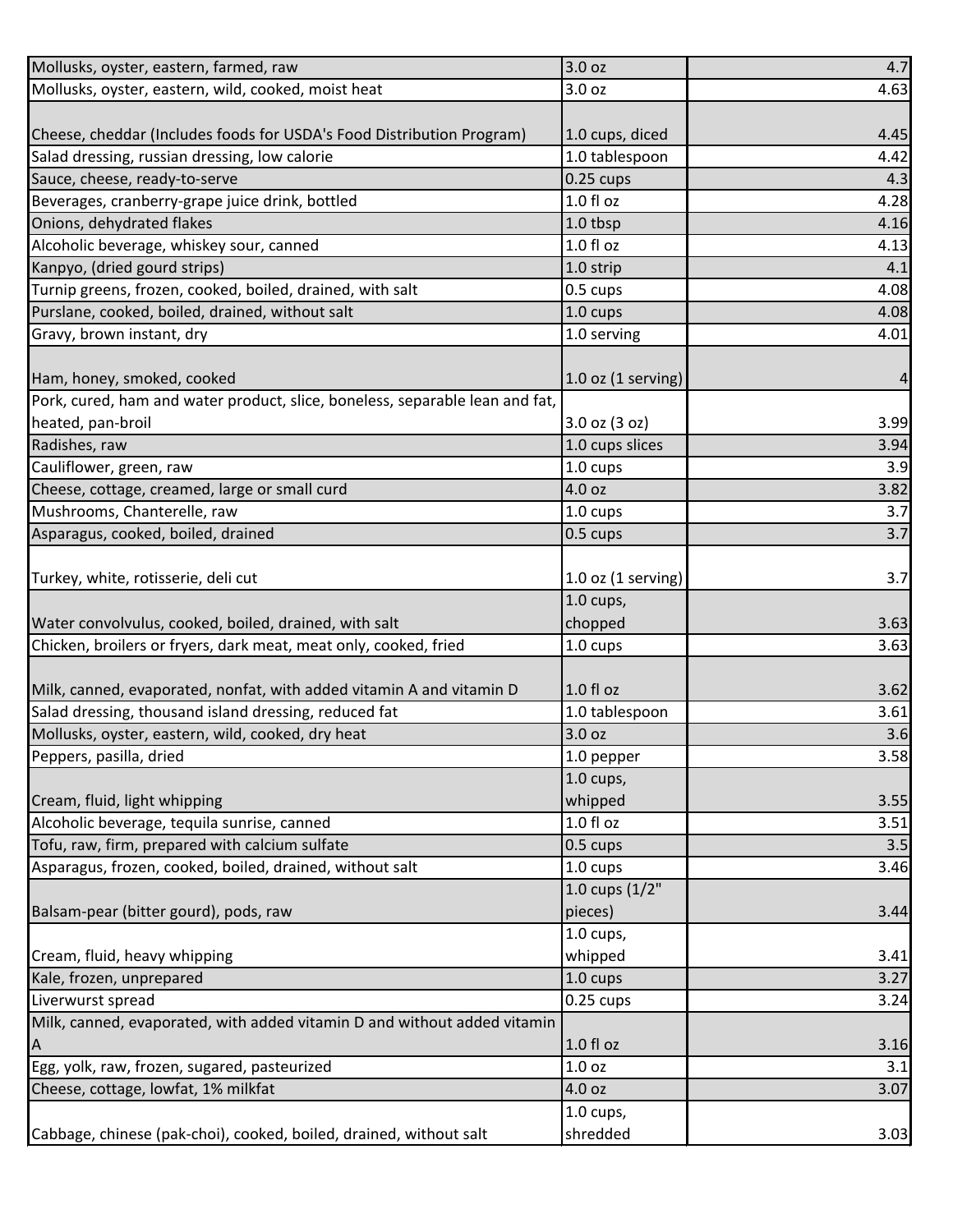|                                                                            | $1.0$ cups,         |                |
|----------------------------------------------------------------------------|---------------------|----------------|
| Cabbage, chinese (pak-choi), cooked, boiled, drained, with salt            | shredded            | 3.03           |
| Asparagus, canned, regular pack, solids and liquids                        | 0.5 cups            | 3.03           |
| Nuts, almond butter, plain, with salt added                                | 1.0 tbsp            | 3.01           |
|                                                                            | 0.5 cups,           |                |
|                                                                            | chopped or          |                |
| Turnip greens, frozen, unprepared                                          | diced               | 3.01           |
| Beverages, V8 SPLASH Juice Drinks, Diet Tropical Blend                     | 1.0 serving 8 oz    |                |
| Cheese, pasteurized process, swiss                                         | 1.0 cups, diced     | 2.94           |
| Frozen novelties, ice type, sugar free, orange, cherry, and grape POPSICLE | 1.0 serving 1.75    |                |
| pops                                                                       | fl oz pop           | 2.83           |
| Cheese, provolone                                                          | 1.0 cups, diced     | 2.82           |
| Cress, garden, raw                                                         | 1.0 cups            | 2.75           |
| Infant formula, MEAD JOHNSON, ENFAMIL, Premature, with iron, 24            |                     |                |
| calories, ready-to-feed                                                    | 1.0 fl oz           | 2.7            |
|                                                                            | $1.0$ cups,         |                |
| Cheese, mozzarella, whole milk                                             | shredded            | 2.69           |
| Chicken, broilers or fryers, meat and skin, cooked, fried, flour           | 3.0 oz              | 2.68           |
| Crustaceans, spiny lobster, mixed species, cooked, moist heat              | 3.0 oz              | 2.65           |
| Sausage, turkey, hot, smoked                                               | 2.0 oz              | 2.6            |
| Salad dressing, KRAFT Mayo Fat Free Mayonnaise Dressing                    | 1.0 tbsp            | 2.53           |
| Mollusks, oyster, Pacific, raw                                             | 1.0 medium          | 2.48           |
| Beverages, Energy drink, AMP, sugar free                                   | 8.0 fl oz           | 2.47           |
|                                                                            | $1.0$ cups,         |                |
| Cabbage, chinese (pe-tsai), raw                                            | shredded            | 2.45           |
| Salad dressing, mayonnaise, imitation, soybean                             | 1.0 tbsp            | 2.4            |
| Beerwurst, pork and beef                                                   | 1.0 serving 2 oz    | 2.39           |
| Infant Formula, GERBER GOOD START 2, GENTLE PLUS, ready-to-feed            | $1.0 f$ l oz        | 2.31           |
|                                                                            |                     |                |
| Infant formula, GERBER, GOOD START 2, PROTECT PLUS, ready-to-feed          | 1.0 fl oz           | 2.25           |
| Infant formula, ABBOTT NUTRITION, SIMILAC, For Spit Up, ready-to-feed,     |                     |                |
| with ARA and DHA                                                           | 1.0 fl oz           | 2.19           |
| Kielbasa, Polish, turkey and beef, smoked                                  | 1.0 serving 2 oz    | 2.18           |
| Infant formula, GERBER, GOOD START 2 Soy, with iron, ready-to-feed         | $1.0 f$ l oz        | 2.17           |
| Salad dressing, mayonnaise type, regular, with salt                        | 1.0 tbsp            | 2.17           |
|                                                                            | $1.0$ serving $(1)$ |                |
| Frankfurter, meat                                                          | hot dog)            | 2.17           |
| Egg substitute, powder                                                     | 0.35 oz             | 2.16           |
| Chicory, witloof, raw                                                      | 1.0 head            | 2.12           |
| Beerwurst, beer salami, pork and beef                                      | 2.0 oz              | 2.11           |
| Nabisco, Nabisco Ritz Crackers                                             | 1.0 cracker         | 2.1            |
| Spices, cinnamon, ground                                                   | $1.0$ tsp           | 2.1            |
| Bologna, meat and poultry                                                  | 1.0 slice           | 2.08           |
| Sausage, pork and turkey, pre-cooked                                       | 1.0 serving         | 2.07           |
| Infant formula, ABBOTT NUTRITION, SIMILAC, Expert Care, Diarrhea, ready-   |                     |                |
| to- feed with ARA and DHA                                                  | 1.0 fl oz           | 2.03           |
| MORI-NU, Tofu, silken, firm                                                | 1.0 slice           | 2.02           |
| Spices, turmeric, ground                                                   | $1.0$ tsp           | 2.01           |
| Cheese, American, nonfat or fat free                                       | 1.0 serving         | $\overline{2}$ |
| Parmesan cheese topping, fat free                                          | 1.0 tablespoon      | $\overline{2}$ |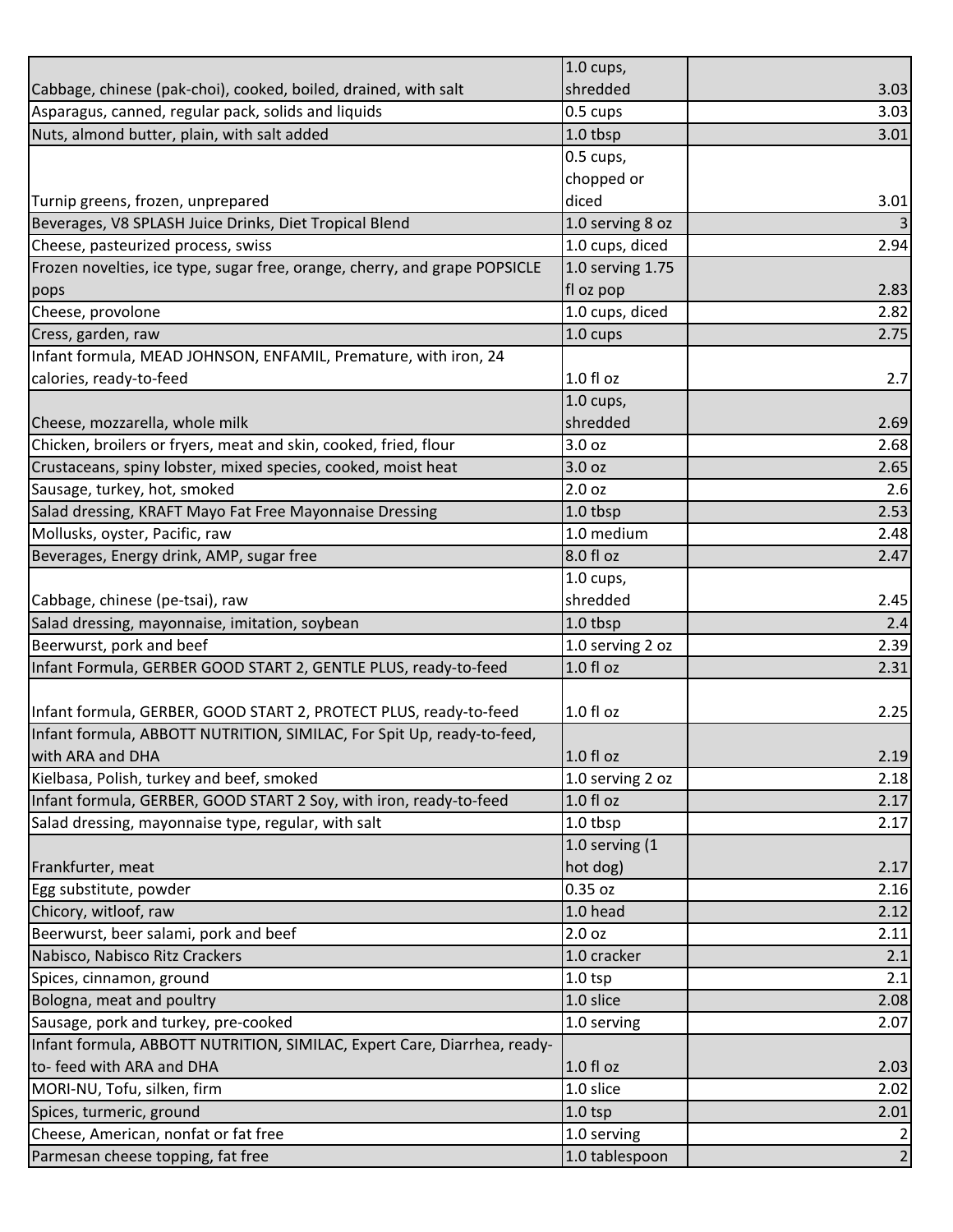| Beef, ribeye cap steak, boneless, separable lean only, trimmed to 0" fat,    |                    |      |
|------------------------------------------------------------------------------|--------------------|------|
| choice, raw                                                                  | 4.0 oz             | 1.98 |
|                                                                              | $0.5$ cups $(1"$   |      |
| Gourd, white-flowered (calabash), raw                                        | pieces)            | 1.97 |
| Arrowhead, cooked, boiled, drained, without salt                             | 1.0 medium         | 1.94 |
| Bologna, pork and turkey, lite                                               | 1.0 serving 2 oz   | 1.93 |
| Luncheon meat, pork, ham, and chicken, minced, canned, reduced sodium,       | 2.0 oz 1 NLEA      |      |
| added ascorbic acid, includes SPAM, 25% less sodium                          | serving            | 1.9  |
| Cheese, swiss                                                                | 1.0 cups, diced    | 1.9  |
| Bologna, pork, turkey and beef                                               | 1.0 <sub>oz</sub>  | 1.89 |
| Mollusks, octopus, common, raw                                               | 3.0 oz             | 1.87 |
| Barbecue loaf, pork, beef                                                    | 1.0 <sub>oz</sub>  | 1.81 |
| Sausage, Italian, sweet, links                                               | 1.0 link 3 oz      | 1.76 |
|                                                                              |                    |      |
| Soup, beef broth, bouillon, consomme, prepared with equal volume water       | 1.0 cups (8 fl oz) | 1.76 |
|                                                                              | $1.0$ cups,        |      |
| Cowpeas, leafy tips, raw                                                     | chopped            | 1.74 |
|                                                                              | 1.0 container,     |      |
| Cream substitute, liquid, with lauric acid oil and sodium caseinate          | individual         | 1.71 |
| Beverages, Energy drink, ROCKSTAR, sugar free                                | 8.0 fl oz          | 1.68 |
| Salad dressing, mayonnaise, imitation, milk cream                            | 1.0 tablespoon     | 1.67 |
| Beet greens, raw                                                             | 1.0 cups           | 1.65 |
|                                                                              | 12.0 oz serving    |      |
| Sausage, pork and beef, with cheddar cheese, smoked                          | 2.7 oz             | 1.64 |
| Bologna, chicken, turkey, pork                                               | 1.0 serving        | 1.58 |
| Alcoholic beverage, wine, table, white, Muscat                               | 1.0 fl oz          | 1.57 |
| Pork, cured, ham with natural juices, spiral slice, boneless, separable lean |                    |      |
| and fat, heated, roasted                                                     | 1.0 slice          | 1.54 |
| Beverages, carbonated, reduced sugar, cola, contains caffeine and            |                    |      |
| sweeteners                                                                   | $1.0 f$ l oz       | 1.53 |
| Orange peel, raw                                                             | 1.0 tbsp           | 1.5  |
| Cheese, muenster                                                             | 1.0 cups, diced    | 1.48 |
| Purslane, raw                                                                | $1.0 \text{ cups}$ | 1.46 |
|                                                                              |                    |      |
| Beverages, coffee, instant, decaffeinated, powder                            | 1.0 tsp rounded    | 1.37 |
| Cheese, pasteurized process, American, fortified with vitamin D              | 1.0 <sub>oz</sub>  | 1.36 |
| Cream, fluid, half and half                                                  | 1.0 fl oz          | 1.3  |
| Salad dressing, sesame seed dressing, regular                                | 1.0 tablespoon     | 1.29 |
| Spices, ginger, ground                                                       | $1.0$ tsp          | 1.29 |
| Longans, dried                                                               | 1.0 fruit          | 1.26 |
| Beef, Australian, imported, grass-fed, seam fat, raw                         | 4.0 oz             | 1.2  |
|                                                                              | $1.0 \text{ cups}$ |      |
| Broccoli raab, raw                                                           | chopped            | 1.14 |
| Hormel Pillow Pak Sliced Turkey Pepperoni                                    | 1.0 serving        | 1.13 |
| Spices, curry powder                                                         | $1.0$ tsp          | 1.12 |
| Alcoholic beverage, wine, table, white, Riesling                             | 1.0 f1 oz          | 1.11 |
| Cream, fluid, light (coffee cream or table cream)                            | 1.0 f1 oz          | 1.1  |
| Spinach, raw                                                                 | 1.0 cups           | 1.09 |
| Spices, nutmeg, ground                                                       | $1.0$ tsp          | 1.08 |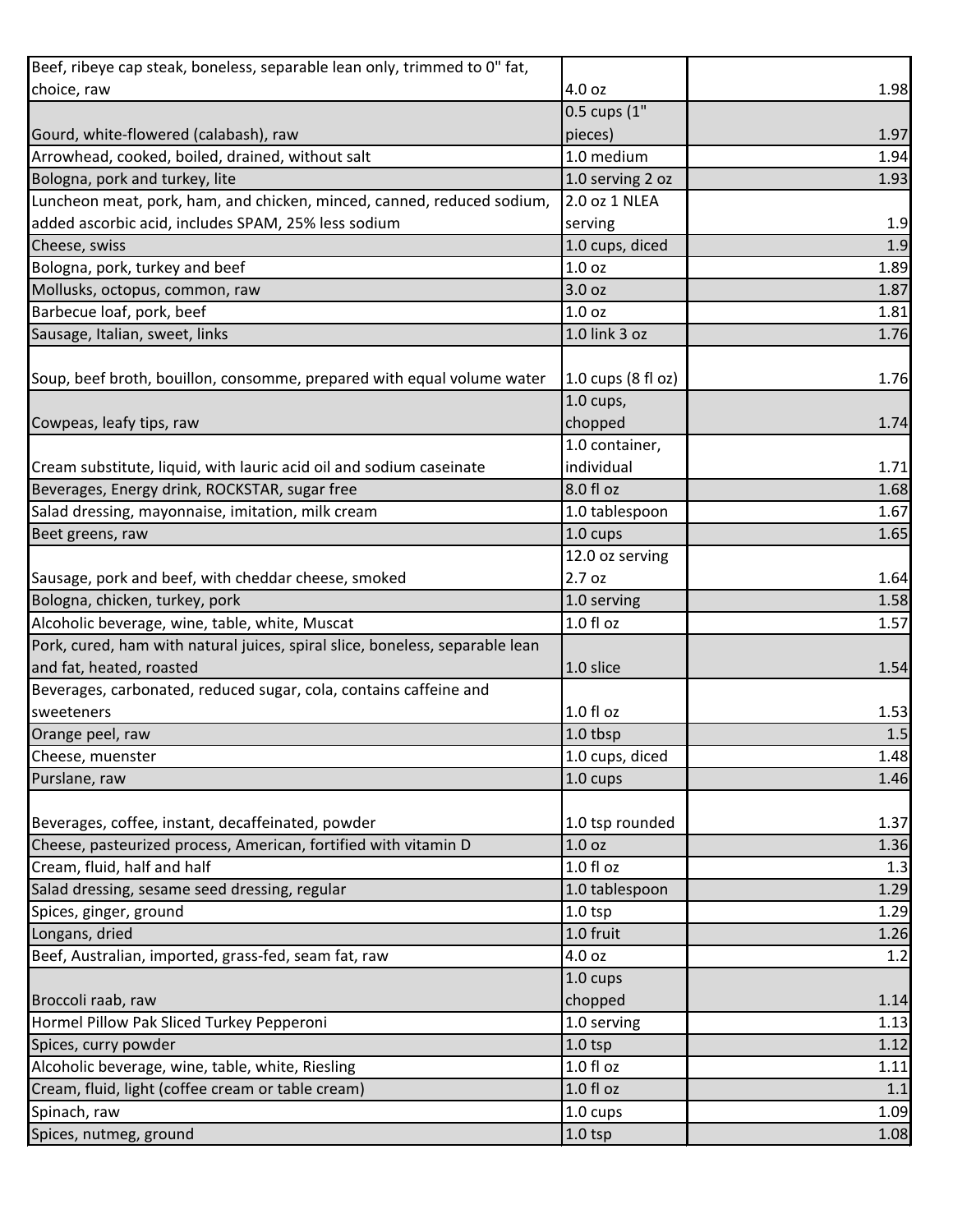|                                                                                | 1.0 serving 2.33   |              |
|--------------------------------------------------------------------------------|--------------------|--------------|
| Bratwurst, pork, beef and turkey, lite, smoked                                 | 0Z                 | 1.07         |
| Spices, anise seed                                                             | 1.0 tsp, whole     | 1.05         |
| Spices, caraway seed                                                           | $1.0$ tsp          | 1.05         |
| Cheese, neufchatel                                                             | 1.0 <sub>oz</sub>  | 1.02         |
| Sweetener, herbal extract powder from Stevia leaf                              | 1.0 package        | $\mathbf{1}$ |
| Nuts, coconut cream, raw (liquid expressed from grated meat)                   | 1.0 tbsp           | $\mathbf 1$  |
|                                                                                | 1.0 tbsp           |              |
| Onions, frozen, chopped, cooked, boiled, drained, without salt                 | chopped            | 0.99         |
| Alcoholic beverage, wine, table, white, Chenin Blanc                           | 1.0 fl oz          | 0.98         |
| Spices, savory, ground                                                         | $1.0$ tsp          | 0.96         |
| Kale, raw                                                                      | 1.0 cups           | 0.93         |
|                                                                                |                    |              |
| Pork, fresh, loin, blade (chops or roasts), boneless, separable lean only, raw | 4.0 oz             | 0.93         |
| Alcoholic beverage, wine, table, white, Semillon                               | 1.0 fl oz          | 0.92         |
|                                                                                | 1.0 serving 2      |              |
| Chicken breast, oven-roasted, fat-free, sliced                                 | slices             | 0.91         |
| Chicken, skin (drumsticks and thighs), raw                                     | 4.0 oz             | 0.89         |
| Alcoholic Beverage, wine, table, red, Claret                                   | $1.0f$ l oz        | 0.88         |
| Braunschweiger (a liver sausage), pork                                         | 1.0 <sub>oz</sub>  | 0.88         |
|                                                                                | 1.0 serving 6      |              |
| Pastrami, beef, 98% fat-free                                                   | slices             | 0.88         |
| Pork, fresh, loin, blade (chops or roasts), boneless, separable lean and fat   |                    |              |
| only, raw                                                                      | 4.0 oz             | 0.86         |
| Spices, mace, ground                                                           | $1.0$ tsp          | 0.86         |
|                                                                                | $0.5$ cups,        |              |
| Endive, raw                                                                    | chopped            | 0.84         |
| Grapes, muscadine, raw                                                         | 1.0 grape          | 0.84         |
| Cheese, cream                                                                  | 1.0 tbsp           | 0.8          |
| Alcoholic Beverage, wine, table, red, Petite Sirah                             | 1.0 fl oz          | 0.79         |
| Alcoholic Beverage, wine, table, red, Cabernet Sauvignon                       | $1.0 f$ l oz       | 0.76         |
| Alcoholic beverage, wine, table, white                                         | 1.0 f1 oz          | 0.76         |
| Pork, fresh, loin, blade (chops), boneless, separable lean only, boneless,     |                    |              |
| cooked, broiled                                                                | 3.0 oz             | 0.76         |
| Alcoholic Beverage, wine, table, red, Lemberger                                | 1.0 f1 oz          | 0.72         |
| Soup, chicken broth or bouillon, dry                                           | 1.0 cube           | 0.72         |
| Alcoholic Beverage, wine, table, red, Cabernet Franc                           | 1.0 f1 oz          | 0.72         |
| Cheese, blue                                                                   | 1.0 <sub>oz</sub>  | 0.66         |
| Spices, thyme, dried                                                           | 1.0 tsp, leaves    | 0.64         |
| Cream, sour, reduced fat, cultured                                             | 1.0 tbsp           | 0.64         |
| Alcoholic beverage, wine, table, white, Chardonnay                             | 1.0 f1 oz          | 0.63         |
| Alcoholic beverage, wine, table, white, Sauvignon Blanc                        | 1.0 f1 oz          | 0.6          |
| Alcoholic beverage, wine, table, white, Pinot Blanc                            | $1.0 f$ l oz       | 0.57         |
| Spices, mustard seed, ground                                                   | 1.0 <sub>tsp</sub> | 0.56         |
| Sour dressing, non-butterfat, cultured, filled cream-type                      | 1.0 tbsp           | 0.56         |
| Cream, sour, cultured                                                          | 1.0 tbsp           | 0.56         |
| Fish, roe, mixed species, cooked, dry heat                                     | 1.0 <sub>oz</sub>  | 0.54         |
| Vanilla extract                                                                | $1.0$ tsp          | 0.53         |
| Olives, ripe, canned (small-extra large)                                       | 1.0 tbsp           | 0.51         |
| Salad dressing, french, home recipe                                            | 1.0 tablespoon     | 0.48         |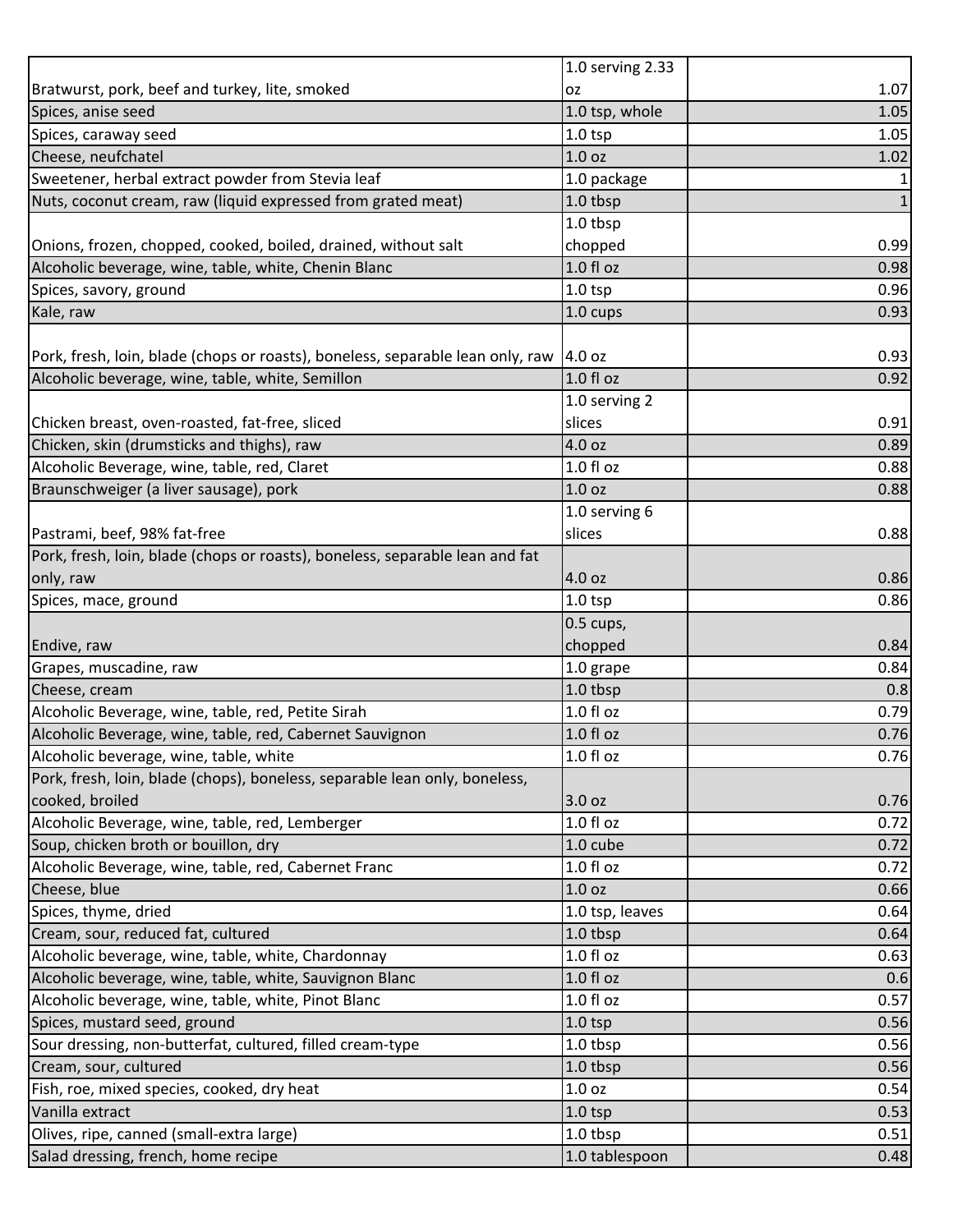| Snacks, pork skins, barbecue-flavor                                                              | 1.0 <sub>oz</sub>      | 0.45 |
|--------------------------------------------------------------------------------------------------|------------------------|------|
|                                                                                                  | 1.0 tsp,               |      |
| Spices, bay leaf                                                                                 | crumbled               | 0.45 |
| Pork, cured, ham, rump, bone-in, separable lean and fat, unheated                                | 3.0 oz                 | 0.44 |
|                                                                                                  |                        |      |
|                                                                                                  | 1.0 unit (yield        |      |
|                                                                                                  | from 1 lb ready-       |      |
| Chicken, broilers or fryers, giblets, raw                                                        | to-cook chicken)       | 0.41 |
|                                                                                                  |                        |      |
| Beverages, tea, instant, unsweetened, powder                                                     | 1.0 serving 1 tsp      | 0.41 |
| Beverages, coffee substitute, cereal grain beverage, prepared with water                         | $1.0 f$ l oz           | 0.39 |
| Alcoholic beverage, beer, light, BUD LIGHT                                                       | $1.0 f$ l oz           | 0.38 |
| Egg, whole, cooked, fried                                                                        | 1.0 large              | 0.38 |
| Salad dressing, mayonnaise, soybean and safflower oil, with salt                                 | 1.0 tablespoon         | 0.37 |
| Turkey, breast, smoked, lemon pepper flavor, 97% fat-free                                        | 1.0 slice              | 0.37 |
|                                                                                                  |                        |      |
|                                                                                                  | 1.0 unit (yield        |      |
|                                                                                                  | from 1 lb ready-       |      |
| Chicken, broilers or fryers, leg, meat only, cooked, fried                                       | to-cook chicken)       | 0.36 |
| Spices, marjoram, dried                                                                          | $1.0$ tsp              | 0.36 |
| Egg, whole, raw, fresh                                                                           | 1.0 large              | 0.36 |
| Ginger root, raw                                                                                 | $1.0$ tsp              | 0.36 |
| Egg, whole, cooked, poached                                                                      | 1.0 large              | 0.35 |
| Turkey, retail parts, thigh, meat and skin, cooked, roasted                                      | 3.0 oz                 | 0.35 |
| Pork, cured, ham, shank, bone-in, separable lean and fat, unheated                               | 3.0 oz                 | 0.35 |
| Beef, top loin petite roast/filet, boneless, separable lean and fat, trimmed                     |                        |      |
| to 1/8" fat, all grades, raw                                                                     | 4.0 oz                 | 0.34 |
| Beverages, Propel Zero, fruit-flavored, non-carbonated                                           | 1.0 fl oz              | 0.34 |
| Salami, Italian, pork                                                                            | 1.0 <sub>oz</sub>      | 0.34 |
| Spices, tarragon, dried                                                                          | 1.0 tsp, leaves        | 0.3  |
| Pork, cured, ham, rump, bone-in, separable lean only, unheated                                   | 3.0 <sub>oz</sub>      | 0.27 |
| Sausage, turkey, fresh, raw                                                                      | 1.0 serving            | 0.27 |
| Chicken, broiler, rotisserie, BBQ, back meat only                                                | 3.0 oz                 | 0.26 |
| Egg, white, raw, fresh                                                                           | 1.0 large              | 0.24 |
| Pork, ground, 96% lean / 4% fat, raw                                                             | 4.0 oz                 | 0.24 |
|                                                                                                  | $1.0$ cups,            |      |
|                                                                                                  | chopped or             |      |
| Turkey, all classes, back, meat and skin, cooked, roasted                                        | diced                  | 0.22 |
| <b>Bacon and beef sticks</b>                                                                     | 1.0 <sub>oz</sub>      | 0.22 |
| Frankfurter, pork                                                                                | 1.0 link<br>1.0 flower | 0.21 |
| Sesbania flower, raw<br>Pork, fresh, shoulder, (Boston butt), blade (steaks), separable lean and |                        | 0.2  |
| fat, with added solution, raw                                                                    | 4.0 oz                 | 0.18 |
| Pork sausage, link/patty, reduced fat, unprepared                                                | 3.0 oz                 | 0.17 |
| Pork sausage, link/patty, fully cooked, unheated                                                 | 1.0 link               | 0.16 |
| Turkey, drumstick, from whole bird, meat only, raw                                               | 4.0 oz                 | 0.16 |
| Pork, cured, ham, shank, bone-in, separable lean only, unheated                                  | 3.0 oz                 | 0.15 |
| Cheese, camembert                                                                                | 1.0 oz                 | 0.13 |
| Margarine-like, margarine-butter blend, soybean oil and butter                                   | 1.0 tbsp               | 0.11 |
|                                                                                                  |                        |      |